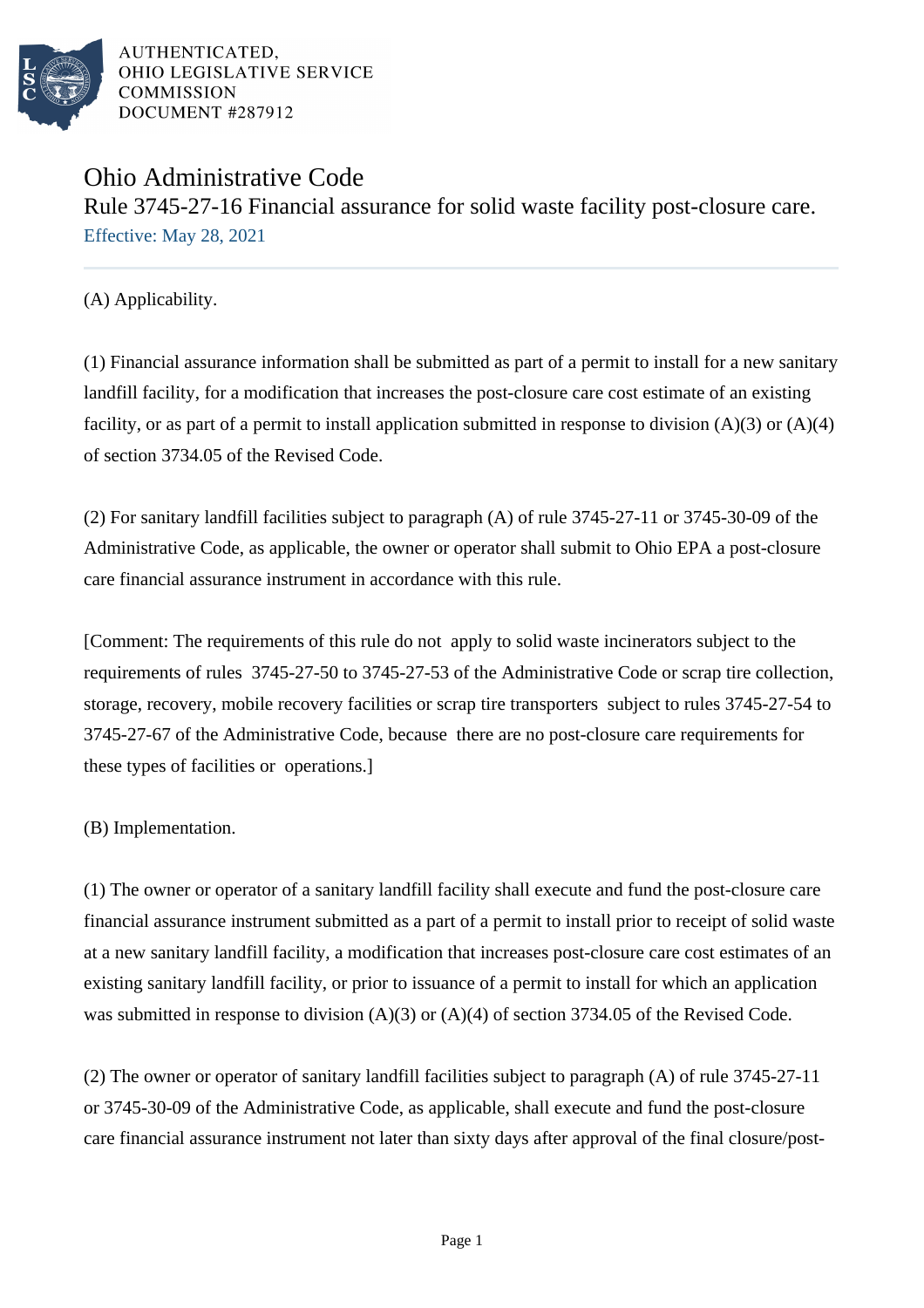

closure care plan.

(C) Post-closure care financial assurance instrument. The post-closure care financial assurance instrument shall contain an itemized written estimate, in current dollars, of the cost of post-closure care for the sanitary landfill facility in accordance with rule 3745-27-14 or 3745-30-10 of the Administrative Code, as applicable, or for a scrap tire monofill facility in accordance with rule 3745-27-74 of the Administrative Code. The estimate shall be based on a third party conducting the post-closure care activities. Ohio EPA may review, approve, or require revisions to the post-closure care cost estimate or to the post-closure care financial assurance instrument.

(D) Review of post-closure care financial assurance instruments. The owner or operator of a sanitary landfill facility shall submit the most recently adjusted post-closure care cost estimate to the director by certified mail or any other form of mail accompanied by a receipt. The owner or operator shall do the following:

(1) Annually review and analyze the post-closure care cost estimate and make any appropriate revisions to the estimates and to the financial assurance instrument whenever a change in the postclosure care activities increases the cost of post-closure care. Any revised post-closure care cost estimate shall be adjusted for inflation as specified in paragraph  $(D)(2)$  of this rule.

(2) Annually adjust the post-closure care cost estimate for inflation. The adjustment shall be made using the preceding February inflation factor derived from the annual implicit price deflator for gross domestic product as published by the U.S. department of commerce. The inflation factor is the result of dividing the latest published annual deflator by the deflator for the previous year. The inflation adjustment shall be calculated as follows:

(a) For the first adjustment, by multiplying the post-closure care cost estimate by the inflation factor. The result is the adjusted post-closure care cost estimate.

(b) For subsequent adjustments, by multiplying the most recently adjusted post-closure care cost estimate by the most recent inflation factor.

(E) The owner or operator of a sanitary landfill facility shall select a post-closure care financial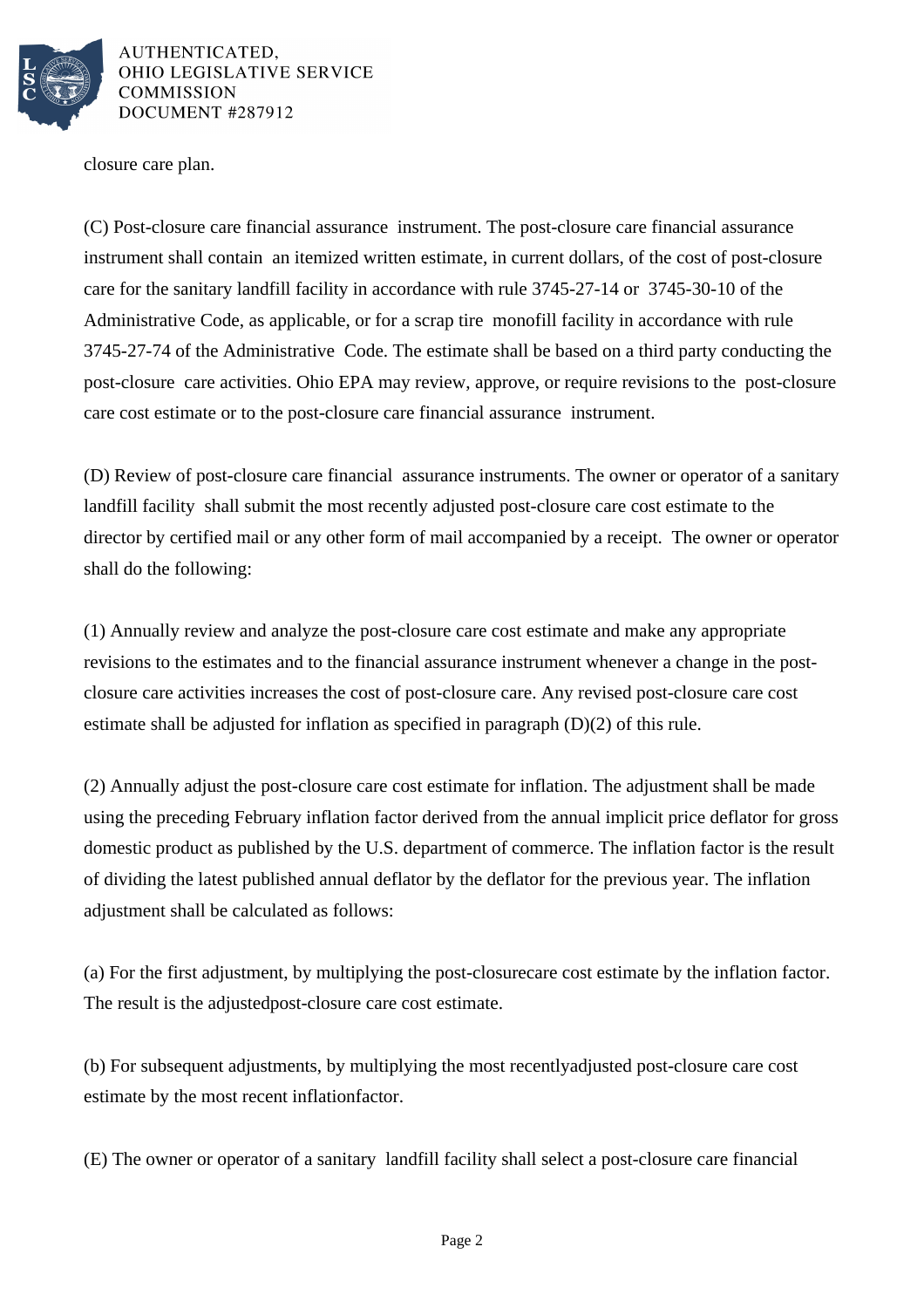

assurance mechanism from the list of mechanisms specified in paragraph (F) to (L) of this rule, except as otherwise specified by this rule, provided the owner or operator satisfies the criteria for use of that mechanism.

(F) Post-closure care trust fund.

(1) The owner or operator may satisfy the requirements of this rule by establishing a post-closure care trust fund that conforms to this paragraph and by sending an originally signed duplicate of the trust agreement to the director within the time period outlined in paragraph (B) of this rule and by submitting a copy into the operating record of the facility in accordance with rule 3745-27-09 of the Administrative Code, if applicable. The trustee shall be an entity that has the authority to act as a trustee and whose trust operations are regulated and examined by a federal or state agency.

 $(2)$  The wording of the trust agreement shall be identical to the wording specified in paragraph  $(A)(1)$  of rule 3745-27-17 of the Administrative Code on forms prescribed by the director and shall be accompanied by a formal certification of acknowledgment. "Schedule A" of the trust agreement shall be updated not later than sixty days after a change in the amount of the current post-closure care cost estimate provided for in the agreement.

(3) A post-closure care trust fund shall be established to secure an amount at least equal to the current post-closure care cost estimate, except as provided in paragraph (M) of this rule. Except for payments made in accordance with paragraph  $(F)(4)$  of this rule, payments to the trust fund shall be made annually by the owner or operator during the pay-in period. The pay-in period shall be the anticipated life of the facility as calculated using the authorized maximum daily waste receipt and the approved volume of the sanitary landfill facility as shown in the authorizing document. A receipt from the trustee for each payment shall be submitted by the owner or operator to the director and the first payment into the post-closure care trust fund shall be at least equal to the current closure cost estimate divided by the number of years in the pay-in period, except as provided in paragraph (M) of this rule and shall be made in accordance with this rule. Subsequent payments to the post-closure care trust fund shall be made as follows:

(a) No later than thirty days after each anniversary date of the first payment. The amount of each subsequent payment shall be determined by performing the following calculation: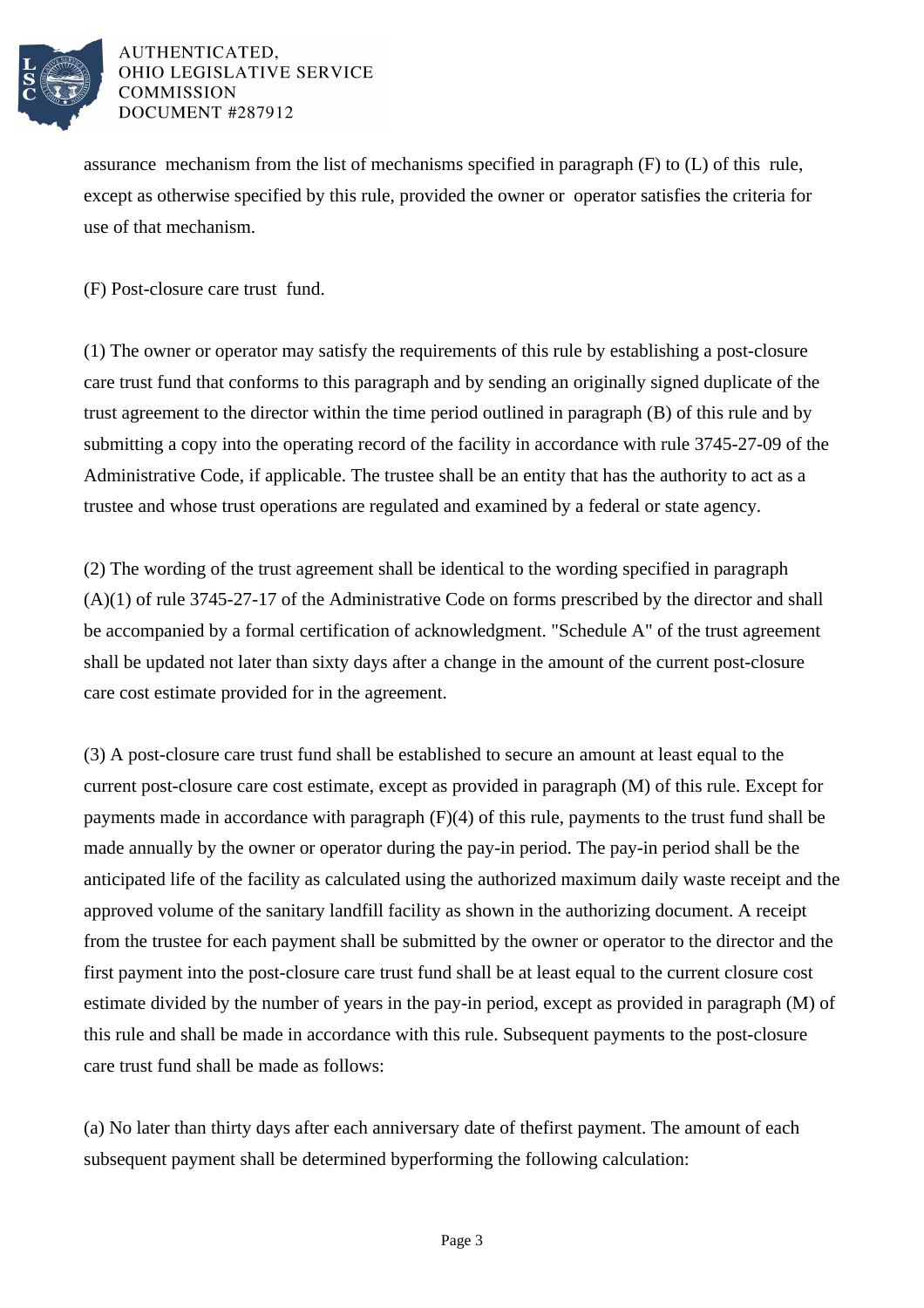

Next payment =  $(CE - CV) / Y$ 

Where CE is the current post-closure care cost estimate, CV is the current value of the trust fund, and Y is the number of years remaining in the pay-in period.

(b) If the owner or operator establishes a trust fund, as specified in this rule, and the value of the trust fund is less than any revised current post-closure care cost estimate made during the pay-in period, the amount of the current post-closure care cost estimate still to be paid into the trust fund shall be paid in over the pay-in period, as defined in paragraph  $(F)(3)$  of this rule. Payments shall continue to be made not later than thirty days after each anniversary date of the first payment pursuant to paragraph  $(F)(3)(a)$  of this rule. The amount of each payment shall be determined by performing the following calculation:

Next payment =  $(CE - CV) / Y$ 

Where CE is the current post-closure care cost estimate, CV is the current value of the trust fund, and Y is the number of years remaining in the pay-in period.

(c) The owner or operator may make the first installment of the pay-in period by providing alternative financial insurance using one of the mechanisms specified in paragraph  $(G)$ ,  $(I)$ , or  $(J)$  of this rule in an amount at least equal to the first installment. On the anniversary date of the first installment, the owner or operator shall pay into the trust an amount at least equal to the first and second installments required by this paragraph or select an alternative financial assurance mechanism.

(4) The owner or operator may accelerate payments into the trust fund or deposit the full amount of the current post-closure care cost estimate at the time the fund is established. The owner or operator shall maintain the value of the fund at no less than the value of the fund if annual payments were made as specified in paragraph  $(F)(3)$  of this rule.

(5) If the owner or operator establishes a post-closure care trust fund after having begun funding post-closure care under any mechanisms specified in this rule, the post-closure care trust fund shall be established by depositing the total value of all prior mechanisms into the newly established trust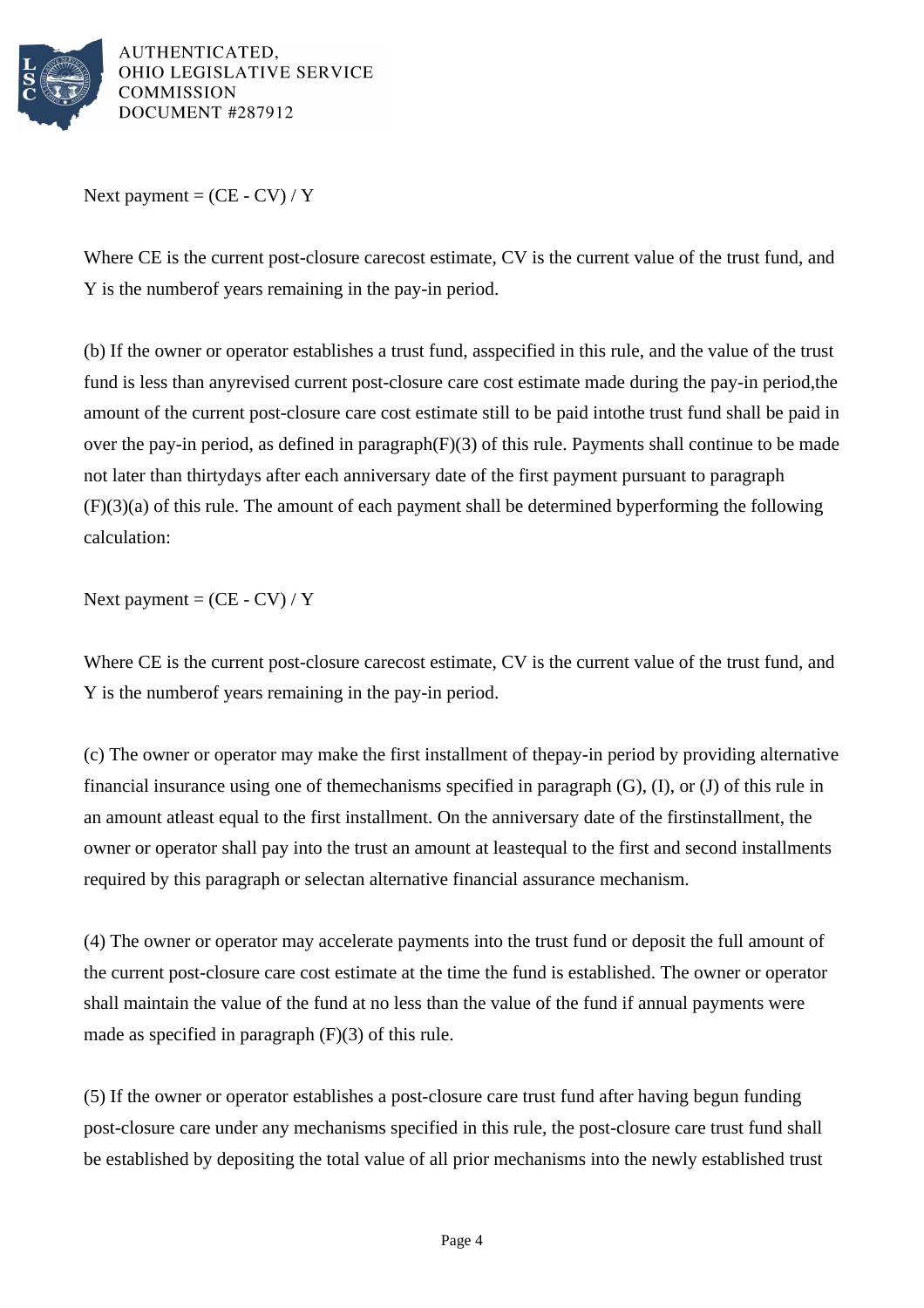

fund. The subsequent annual payments shall be made as specified in paragraph  $(F)(3)$  of this rule.

(6) After the pay-in period of a trust fund has ended and the current post-closure care cost estimate changes, the owner or operator shall compare the revised estimate to the trustee's most recent annual valuation of the trust fund. If the value of the trust fund is less than the amount of the revised estimate, the owner or operator shall, not later than sixty days after the change in the cost estimate, either deposit a sufficient amount into the trust fund so that the value after payment at least equals the amount of the current post-closure care cost estimate, or obtain alternative financial assurance as specified in this rule to compensate for the difference.

(7) The director shall instruct the trustee to release to the owner or operator such funds as the director specifies in writing after receiving one of the following requests from the owner or operator:

(a) Release of the amount in excess of the current post-closure care cost estimate, if the value of the trust fund is greater than the total amount of the current post-closure care cost estimate.

(b) Release of the amount in the trust fund that exceeds the amount required as a result of such substitution, if the owner or operator substitutes any of the alternative financial assurance mechanisms specified in this rule for all or part of the trust fund.

(8) Reimbursement for post-closure care at sanitary landfill facilities. After beginning post-closure care, the owner or operator, or any other person authorized by the owner, operator, or director to perform post-closure care, may request reimbursement for post-closure care expenditures by submitting itemized bills to the director. After receiving itemized bills for post-closure care activities, the director shall determine whether the post-closure care expenditures are in accordance with the final closure/post-closure care plan, permit requirements, and applicable rules, or are otherwise justified, and if so, will instruct the trustee to make reimbursement in such amounts as the director specifies in writing. If the director determines that the cost of post-closure care will be greater than the value of the trust fund, the director may withhold reimbursement of such amounts as the director deems prudent until the director determines, in accordance with paragraph (O) of this rule, that the owner or operator is no longer required to maintain financial assurance for post-closure care of the facility.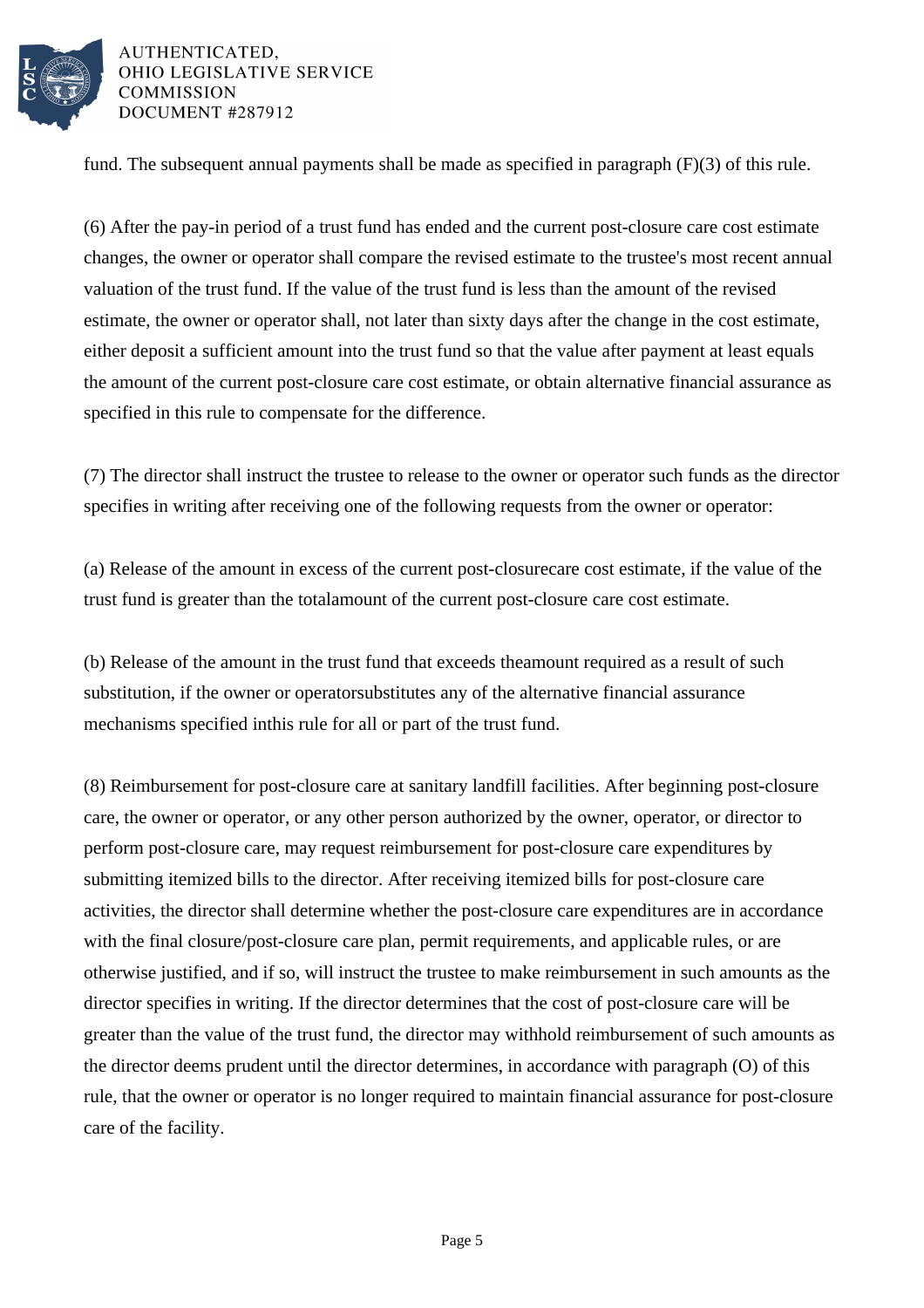

(9) The director may agree to termination of a trust when one of the following occurs:

(a) The owner or operator substitutes alternative financial assurance for post-closure care as specified in this rule.

(b) The director notifies the owner or operator, in accordance with paragraph  $(0)$  of this rule, that the owner or operator is no longer required by this rule to maintain financial assurance for post-closure care of the facility.

(G) Surety bond guaranteeing payment into a post-closure care trust fund.

(1) The owner or operator may satisfy the requirements of this rule by obtaining a surety bond which conforms to this paragraph and by delivering the originally signed bond to the director by certified mail or any other form of mail accompanied by a receipt within the time period outlined in paragraphs  $(A)$  and  $(B)$  of this rule by submitting a copy of the bond into the operating record in accordance with rule 3745-27-09 of the Administrative Code, if applicable. The surety company issuing the bond shall at a minimum be among those listed as acceptable sureties on federal bonds in the most recent listing of approved sureties as published by the U.S. department of treasury.

(2) The wording of the surety bond shall be identical to in paragraph  $(B)$  of rule 3745-27-17 of the Administrative Code on forms prescribed by the director.

(3) The owner or operator who uses a surety bond to satisfy the requirement of this rule shall also establish a standby trust fund not later than when the bond is obtained. Under the terms of the surety bond, all payments made thereunder will be deposited by the surety directly into the standby trust fund in accordance with instructions from the director. This standby trust fund shall meet the requirements specified in paragraph (F) of this rule, except as follows:

(a) An originally signed duplicate of the trust agreement shall be delivered to the director with the surety bond and a copy shall be placed in the operating record in accordance with rule 3745-27-09 of the Administrative Code, if applicable.

(b) Until the standby trust fund is funded, pursuant to the requirements of this rule, the following are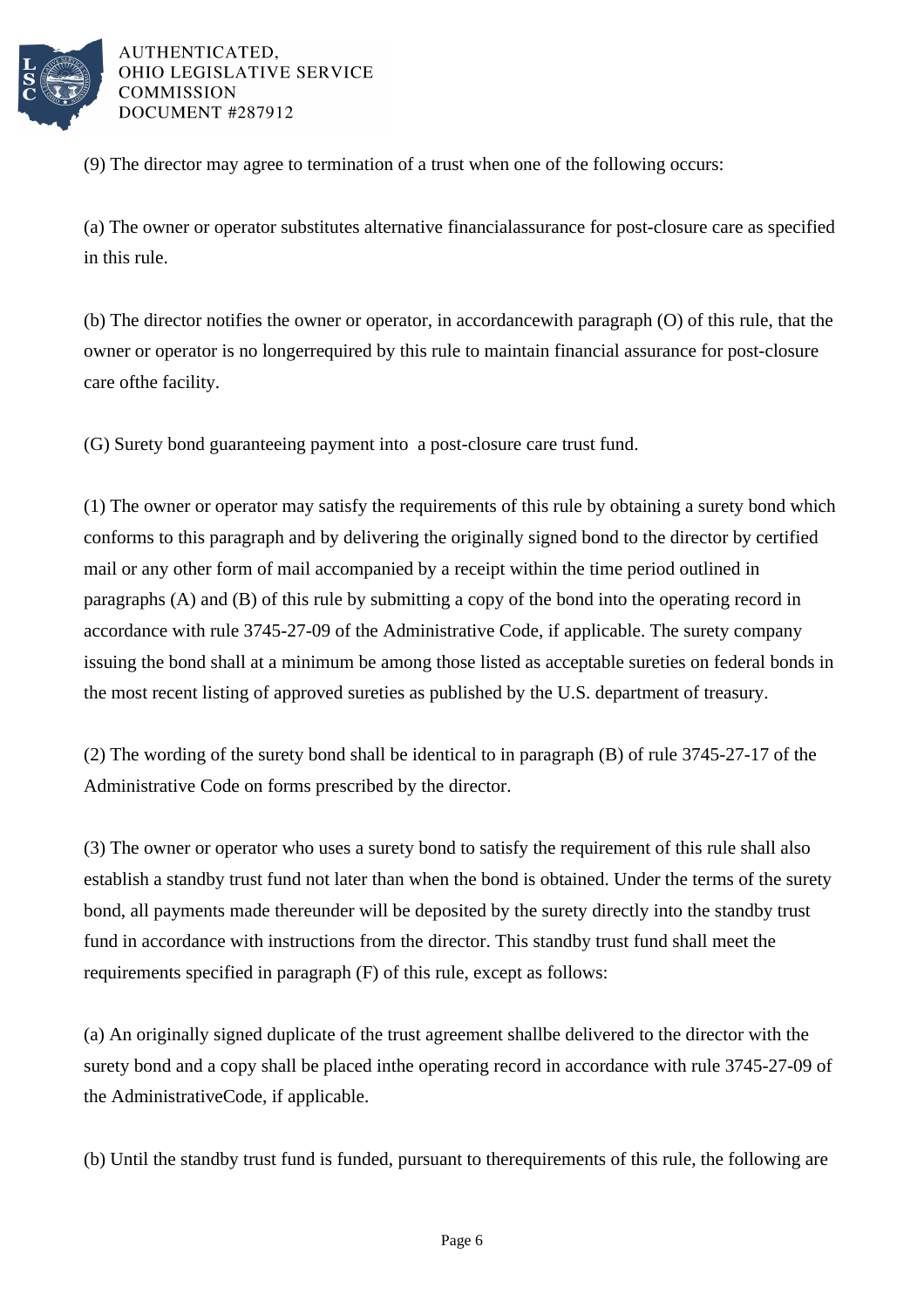

not required:

(i) Payments into the trust fund as specified in paragraph  $(F)$  of this rule.

(ii) Revisions of "Schedule A" of the trust agreement to show current post-closure care cost estimate.

(iii) Annual valuations as required by the trust agreement.

(iv) Notices of nonpayment as required by the trust agreement.

(4) The bond shall guarantee that the surety shall become liable on the bond obligation unless the owner or operator does one of the following, as applicable:

(a) Funds the standby trust fund in an amount equal to the penal sum of the bond before the beginning of final closure of the facility.

(b) Funds the standby trust fund in an amount equal to the penal sum of the bond not later than fifteen days after a mandatory final closure requirement in accordance with the final closure/post-closure care plan, permit requirements, and applicable rules.

(c) Not later than ninety days after both the owner or operator and the director receive notice of cancellation of the bond from the surety, provides alternative financial assurance as specified in this rule and obtain the director's written approval of the alternative financial assurance provided.

(5) Under the terms of the bond, the surety shall become liable on the bond obligation when the owner or operator fails to perform as guaranteed by the bond.

(6) The penal sum of the bond shall be in an amount at least equal to the current post-closure care cost estimate except as provided in paragraph (M) of this rule.

(7) Whenever the current post-closure care cost estimate increases to an amount greater than the penal sum of the bond, the owner or operator shall, not later than sixty days after the increase in the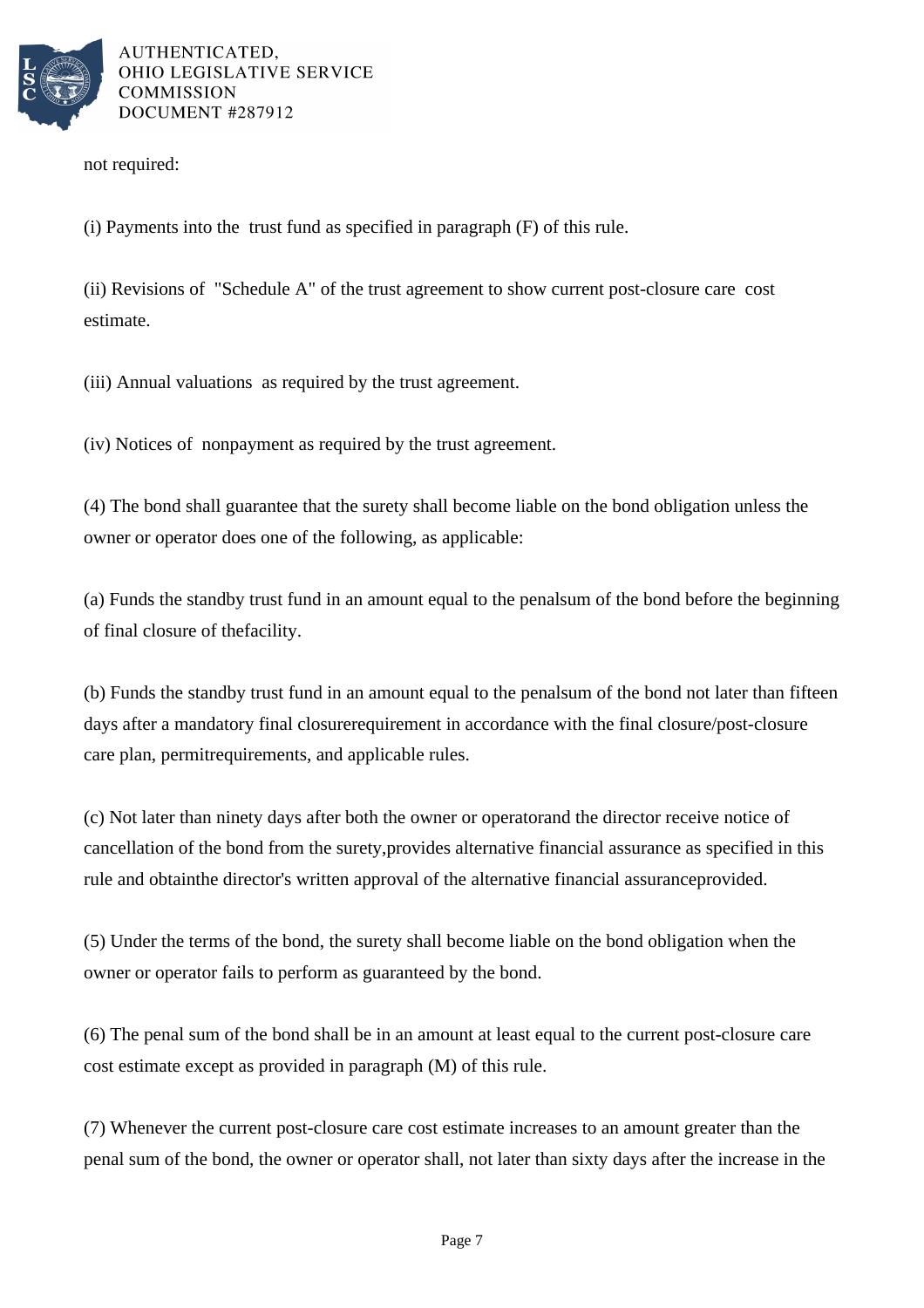

estimate, either cause the penal sum of the bond to be increased to an amount at least equal to the current post-closure care cost estimate and submit evidence of such increase to the director, and into the operating record in accordance with rule 3745-27-09 of the Administrative Code, if applicable, or obtain alternative financial assurance, as specified in this rule, to compensate for the increase. Whenever the current post-closure care cost estimate decreases, the penal sum may be reduced to the amount of the current post-closure care cost estimate following written approval by the director. Notice of an increase or a proposed decrease in the penal sum shall be sent to the director not later than sixty days after the change.

(8) Under the terms of the bond, the bond shall remain in force unless the surety sends written notice of cancellation by certified mail or any other form of mail accompanied by a receipt to the owner or operator and to the director. Cancellation cannot occur, however, during the one hundred twenty day period beginning on the first day that both the owner or operator and the director have received the notice of cancellation, as evidenced by the return receipts.

(9) The owner or operator may cancel the bond if the director has given prior written consent. The director shall provide such written consent to the surety bond company when one of the following occurs:

(a) The owner or operator substitutes alternate financial assurance for post-closure care as specified in this rule.

(b) The director notifies the owner or operator, in accordance with paragraph (O) of this rule that the owner or operator is no longer required to maintain financial assurance for post-closure care of the facility.

(H) Surety bond guaranteeing performance of post-closure care.

(1) The owner or operator may satisfy the requirements of this rule by obtaining a surety bond which conforms to the requirements of this paragraph and by delivering the originally signed bond to the director within the time period outlined in paragraphs  $(A)$  and  $(B)$  of this rule and by submitting a copy of the surety bond into the operating record of the facility in accordance with rule 3745-27-09 of the Administrative Code, if applicable. The surety company issuing the bond shall at a minimum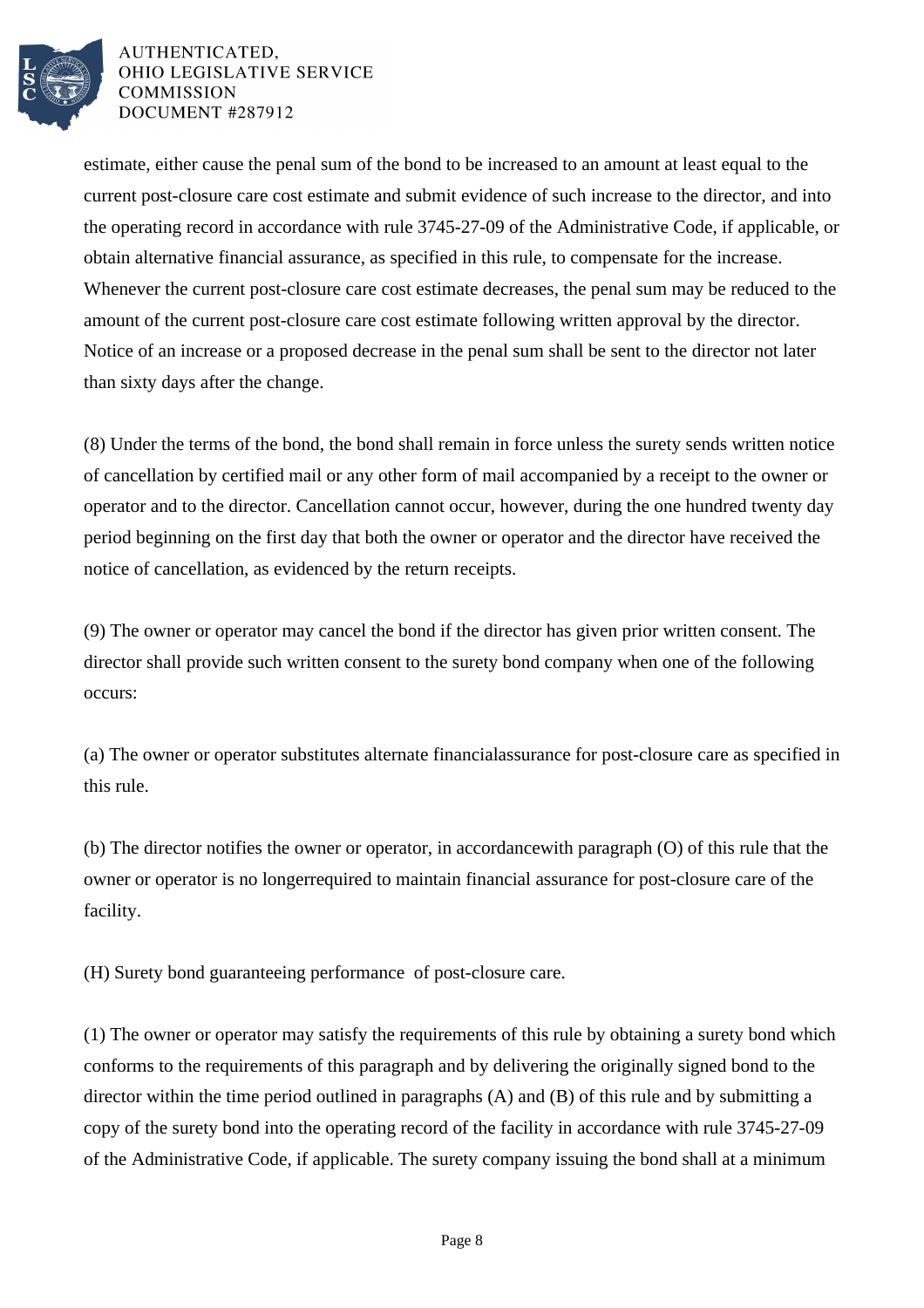

be among those listed as acceptable sureties on federal bonds in the most recent listing of approved sureties as published by the U.S. department of the treasury.

(2) The wording of the surety bond shall be identical to the wording specified in paragraph  $(C)$  of rule 3745-27-17 of the Administrative Code on forms prescribed by the director.

(3) The owner or operator who uses a surety bond to satisfy the requirements of this rule shall also establish a standby trust fund. Under the terms of the surety bond, all payments made thereunder will be deposited by the surety directly into the standby trust fund in accordance with instructions from the director. This standby trust fund shall meet paragraph  $(F)$  of this rule except as follows:

(a) An originally signed duplicate of the trust agreement shall be delivered to the director with the surety bond and a copy shall be placed in the operating record in accordance with rule 3745-27-09 of the Administrative Code, if applicable.

(b) Unless the standby trust fund is funded pursuant to this rule, the following are not required:

 $(i)$  Payments into the trust fund as specified in paragraph  $(F)$  of this rule.

(ii) Revisions of "Schedule A" of the trust agreement to show current post-closure care cost estimate.

(iii) Annual valuations as required by the trust agreement.

(iv) Notices of nonpayment as required by the trust agreement.

(4) The bond shall guarantee that the surety shall become liable on the bond obligation unless the owner or operator does one of the following, as applicable:

(a) Performs post-closure care in accordance with the final closure/post-closure plan, and applicable rules, and other requirements of the permit.

(b) Provides alternative financial assurance as specified in this rule, and obtains the director's written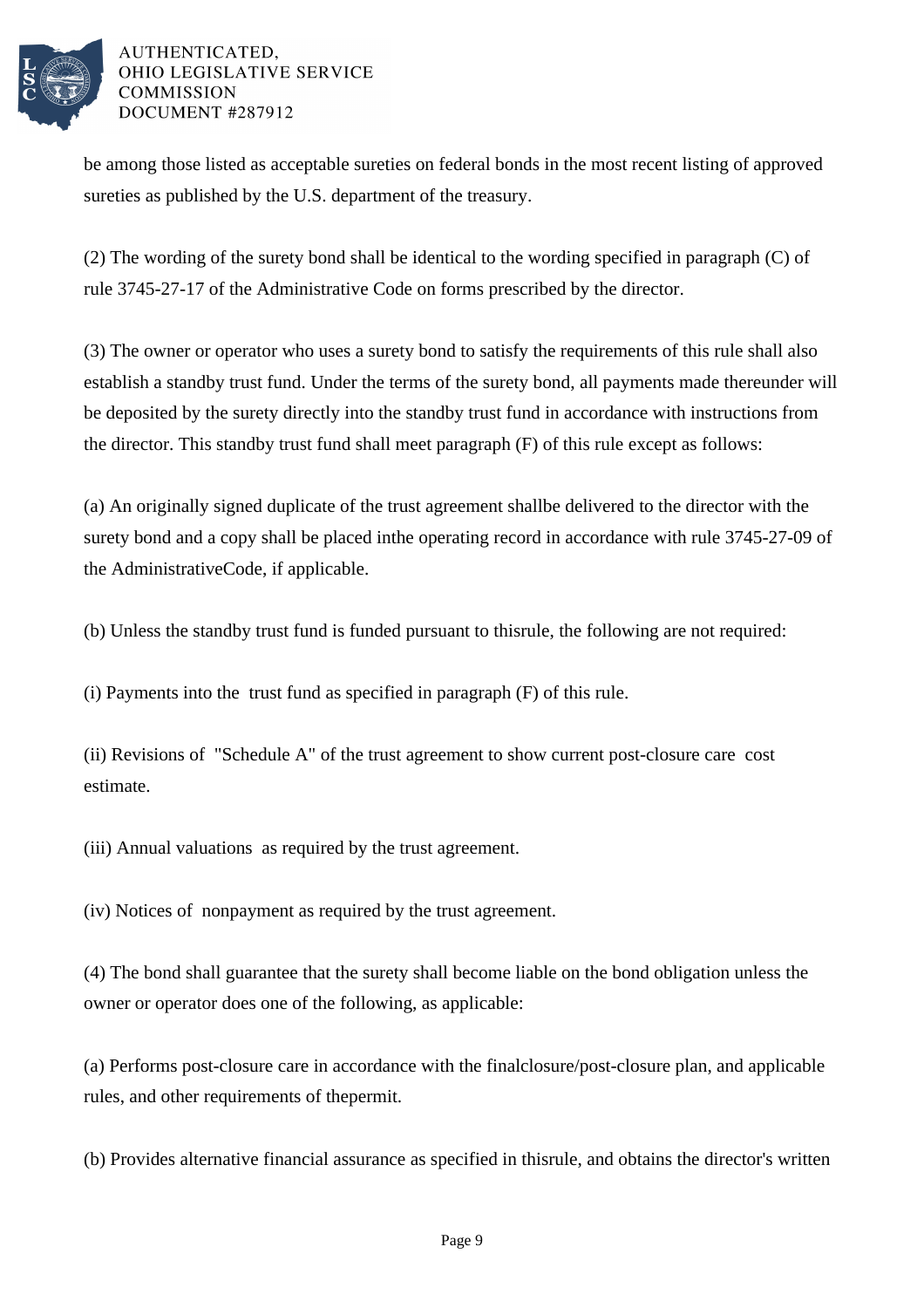

approval of the alternative financial assurance provided, not later than ninety days after both the owner or operator and the director receives notice of cancellation of the bond from the surety.

(5) Under the terms of the bond, the surety will become liable on the bond obligation when the owner or operator fails to perform as guaranteed by the bond. Following a determination by the director that the owner or operator of the solid waste facility has failed to perform post-closure care activities in accordance with the final closure/post-closure plan, applicable rules, and permit requirements, the surety shall perform post-closure care in accordance with the final closure/postplan and permit requirements, or applicable rules, or will deposit the amount of the penal sum into the standby trust fund.

(6) The penal sum of the bond shall be in an amount at least equal to the current post-closure care cost estimate.

(7) Whenever the current post-closure care cost estimate increases to an amount greater than the penal sum of the bond, the owner or operator shall, not later than sixty days after the increase in the estimate, either cause the penal sum of the bond to be increased to an amount at least equal to the current post-closure care cost estimate and submit evidence of such increase to the director, and into the operating record in accordance with rule 3745-27-09 of the Administrative Code, if applicable, or obtain alternative financial assurance, as specified in this rule, to compensate for the increase. Whenever the current post-closure care cost estimate decreases, the penal sum may be reduced to the amount of the current post-closure care cost estimate following written approval by the director. Notice of an increase or a proposed decrease in the penal sum shall be sent to the director by certified mail or any other form of mail accompanied by a receipt not later than sixty days after the change.

(8) Under the terms of the bond, the bond shall remain in force unless the surety sends written notice of cancellation by certified mail or any other form of mail accompanied by a receipt to the owner or operator and to the director. Cancellation cannot occur, however, during the one hundred twenty day period beginning on the first day that both the owner or operator and the director have received the notice of cancellation as evidenced by the return receipts.

(9) The owner or operator may cancel the bond if the director has given prior written consent. The director shall provide such written consent to the surety bond company when one of the following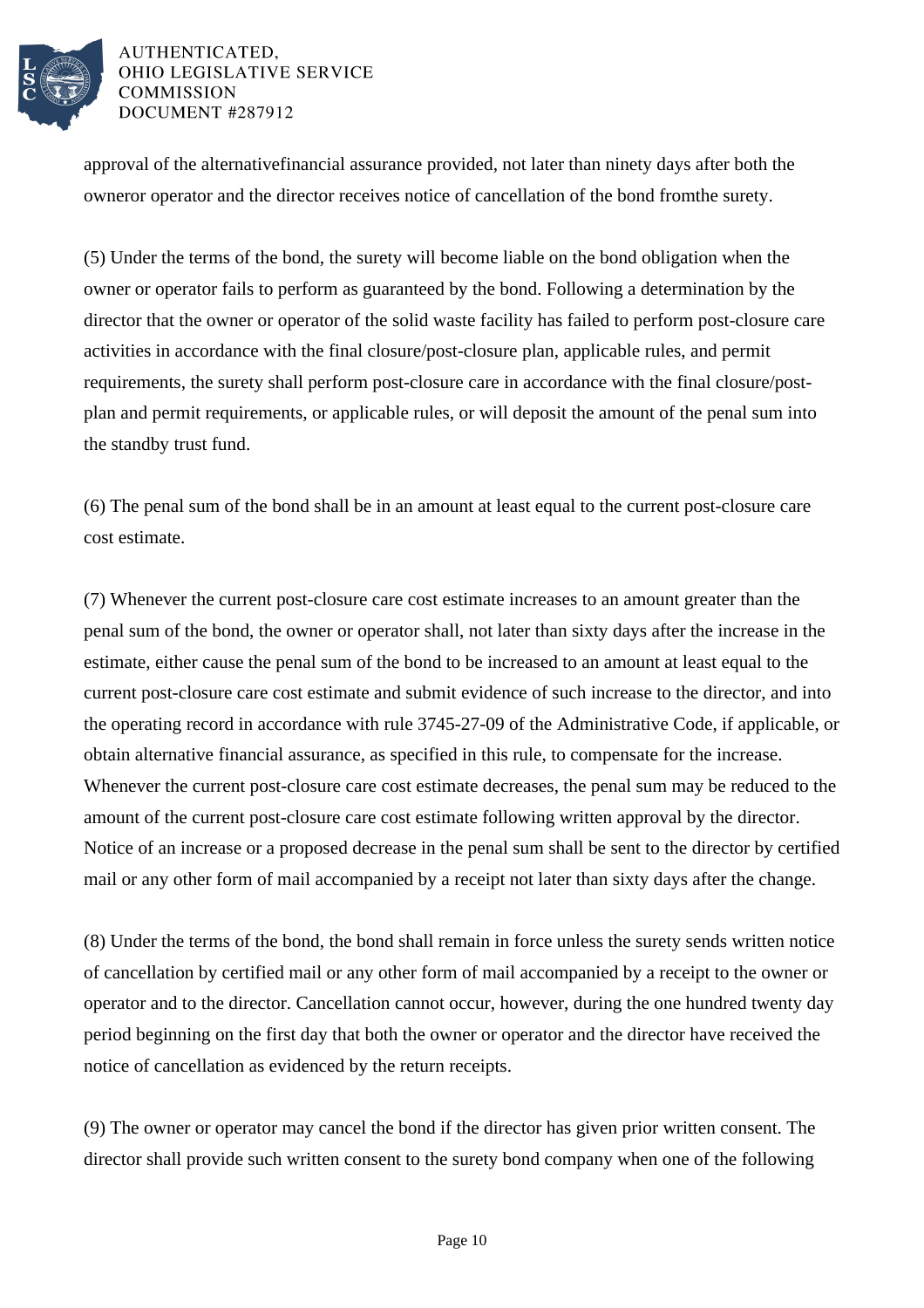

occurs:

(a) The owner or operator substitutes alternative financial assurance for post-closure care as specified in this rule.

(b) The director notifies the owner or operator, in accordance with paragraph  $(0)$  of this rule that the owner or operator is no longer required by this rule to maintain financial assurance for post-closure care of the facility.

(10) The surety shall not be liable for deficiencies in the completion of post-closure care activities by the owner or operator after the owner or operator has been notified by the director, in accordance with this rule, that the owner or operator is no longer required to maintain financial assurance for post-closure care of the facility.

(I) Post-closure care letter of credit.

(1) The owner or operator may satisfy the requirements of this rule by obtaining an irrevocable standby letter of credit ("letter of credit") which conforms to this paragraph and by having the originally signed letter of credit delivered to the director by certified mail or any other form of mail accompanied by a receipt within the time period outlined in paragraphs (A) and (B) of this rule and by submitting a copy of the letter of credit into the operating record of the facility in accordance with rule 3745-27-09 of the Administrative Code, if applicable. The issuing institution shall be an entity which has the authority to issue letters of credit and whose letter of credit operations are regulated and examined by a federal or state agency.

(2) The wording of the letter of credit shall be identical to the wording specified in paragraph (D) of rule 3745-27-17 of the Administrative Code on forms prescribed by the director.

(3) An owner or operator who uses a letter of credit to satisfy the requirements of this rule shall also establish a standby trust fund. Under the terms of the letter of credit, all amounts paid pursuant to a draft by the director shall be deposited promptly and directly by the issuing institution into the standby trust fund in accordance with instructions from the director. The standby trust fund shall meet the requirements of the trust fund specified in paragraph (F) of this rule, except as follows: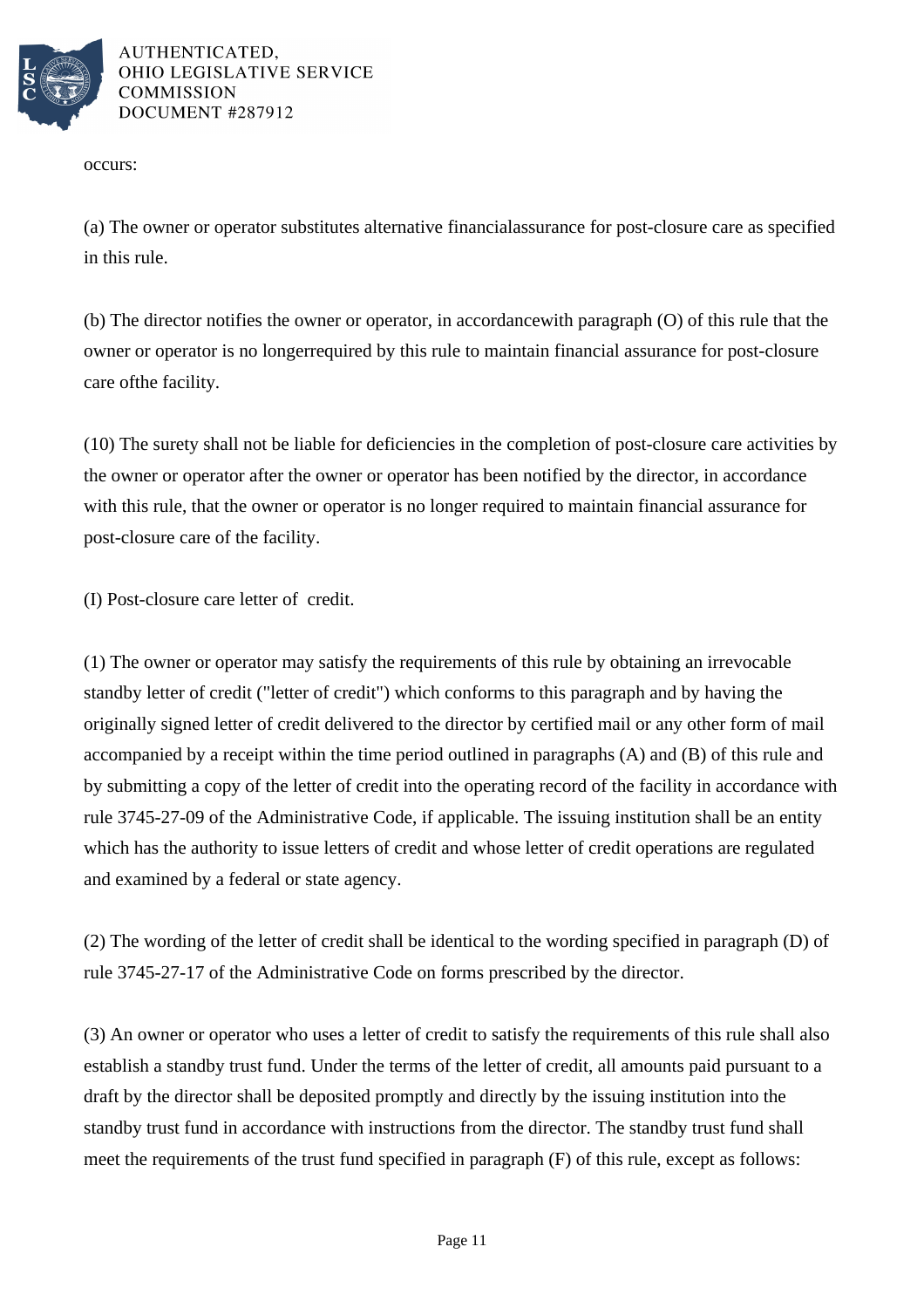

(a) An originally signed duplicate of the trust agreement shall be delivered to the director with the letter of credit, and a copy shall placed in the operating record in accordance with rule 3745-27-09 of the Administrative Code, if applicable.

(b) Unless the standby trust fund is funded pursuant to this rule, the following are not required:

(i) Payments into the trust fund as specified in paragraph  $(F)$  of this rule.

(ii) Updating of "Schedule A" of the trust agreement to show current post-closure care cost estimate.

(iii) Annual valuations as required by the trust agreement.

(iv) Notices of nonpayment as required by the trust agreement.

(4) The letter of credit shall be accompanied by a letter from the owner or operator referring to the letter of credit by number, issuing institution, and date, and providing the following information: the names and addresses of the solid waste facility and the owner and the operator and the amount of funds assured for post-closure care of the facility by the letter of credit.

(5) The letter of credit shall be irrevocable and issued for a period of at least one year. The letter of credit shall provide that the expiration date will be automatically extended for a period of at least one year unless, at least one hundred twenty days prior to the current expiration date, the issuing institution notifies both the owner and operator and the director by certified mail or any other form of mail accompanied by a receipt of a decision not to extend the expiration date. Under the terms of the letter of credit, the one hundred twenty day period shall begin on the day when both the owner or operator and the director have received the notice, as evidenced by the return receipts.

(6) The letter of credit shall be issued in an amount at least equal to the current post-closure care cost estimate, except as provided in paragraph (M) of this rule.

(7) Whenever the current post-closure care cost estimate increases to an amount greater than the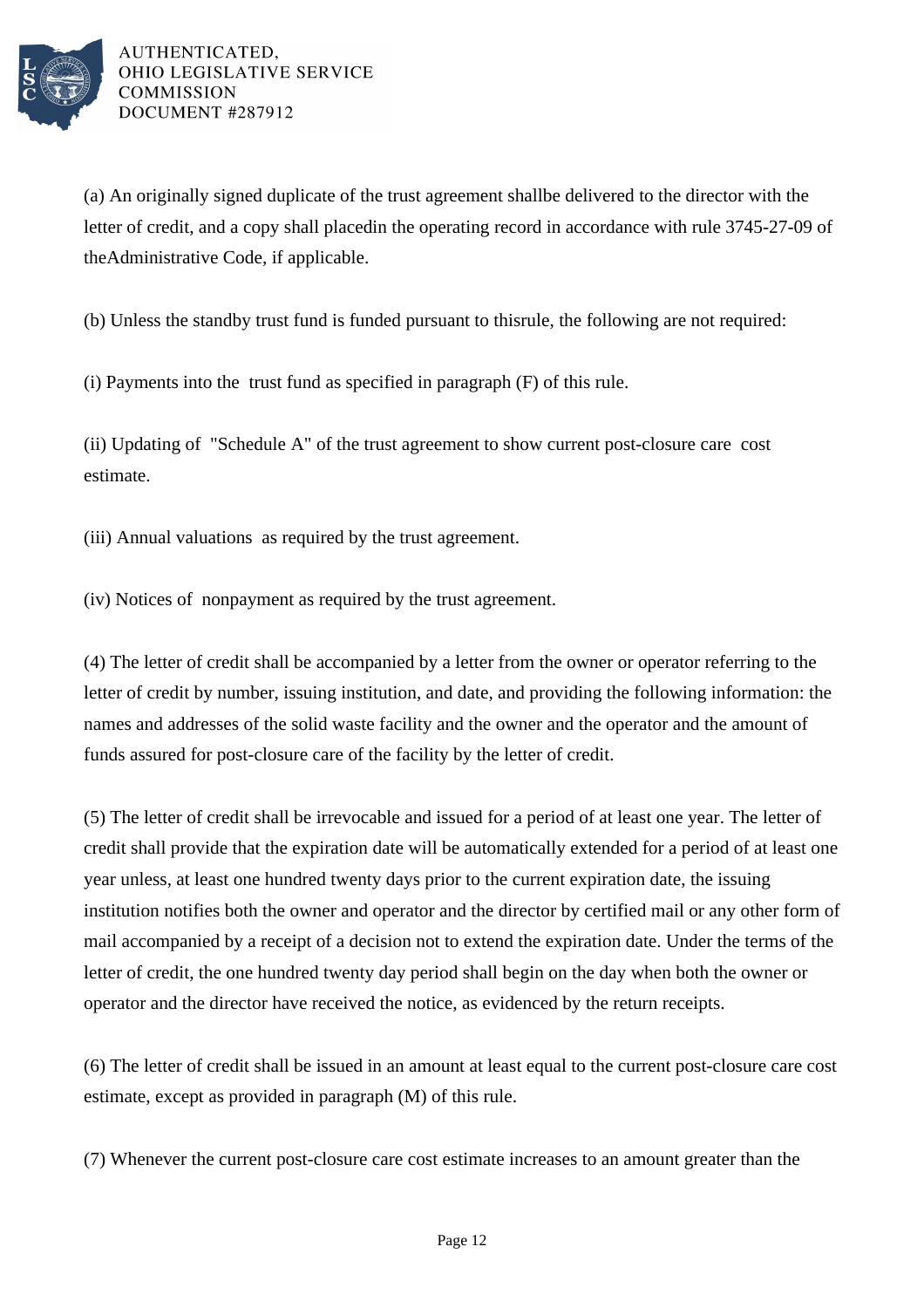

amount of the credit, the owner or operator shall, not later than sixty days after this increase, either cause the amount of the credit to be increased to an amount at least equal to the current post-closure care cost estimate and submit evidence of such increase to the director and into the operating record in accordance with rule 3745-27-09 of the Administrative Code, if applicable, or obtain alternative financial assurance, as specified in this rule, to compensate for the increase. Whenever the current post-closure care cost estimate decreases, the letter of credit may be reduced to the amount of the current post-closure care cost estimate following written approval by the director. Notice of an increase or a proposed decrease in the amount of the letter of credit shall be sent to the director by certified mail or any other form of mail accompanied by a receipt not later than sixty days after the change.

(8) Under the terms of the letter of credit, the director may draw on the letter of credit following a determination that the owner or operator has failed to do either of the following:

(a) Perform post-closure care activities in accordance with the final closure/post-closure care plan, permit requirements, and applicable rules.

(b) Provide alternative financial assurance as specified in this rule and obtain written approval of such alternative financial assurance from the director not later than ninety days after the owner or operator and the director have received notice from the issuing institution that it will not extend the letter of credit beyond the current expiration date. The director shall draw on the letter of credit and may delay the drawing if the issuing institution grants an extension of the term of the credit. During the final thirty days of any such extension the director shall draw on the letter of credit if the owner or operator has failed to provide alternative financial assurance as specified in this rule and has failed to obtain written approval of such alternative financial assurance from the director.

(9) The director shall return the original letter of credit to the issuing institution for termination when either of the following occur:

(a) The owner or operator substitutes alternative financial assurance for post-closure care as specified in this rule.

(b) The director notifies the owner or operator, in accordance with paragraph  $(0)$  of this rule that the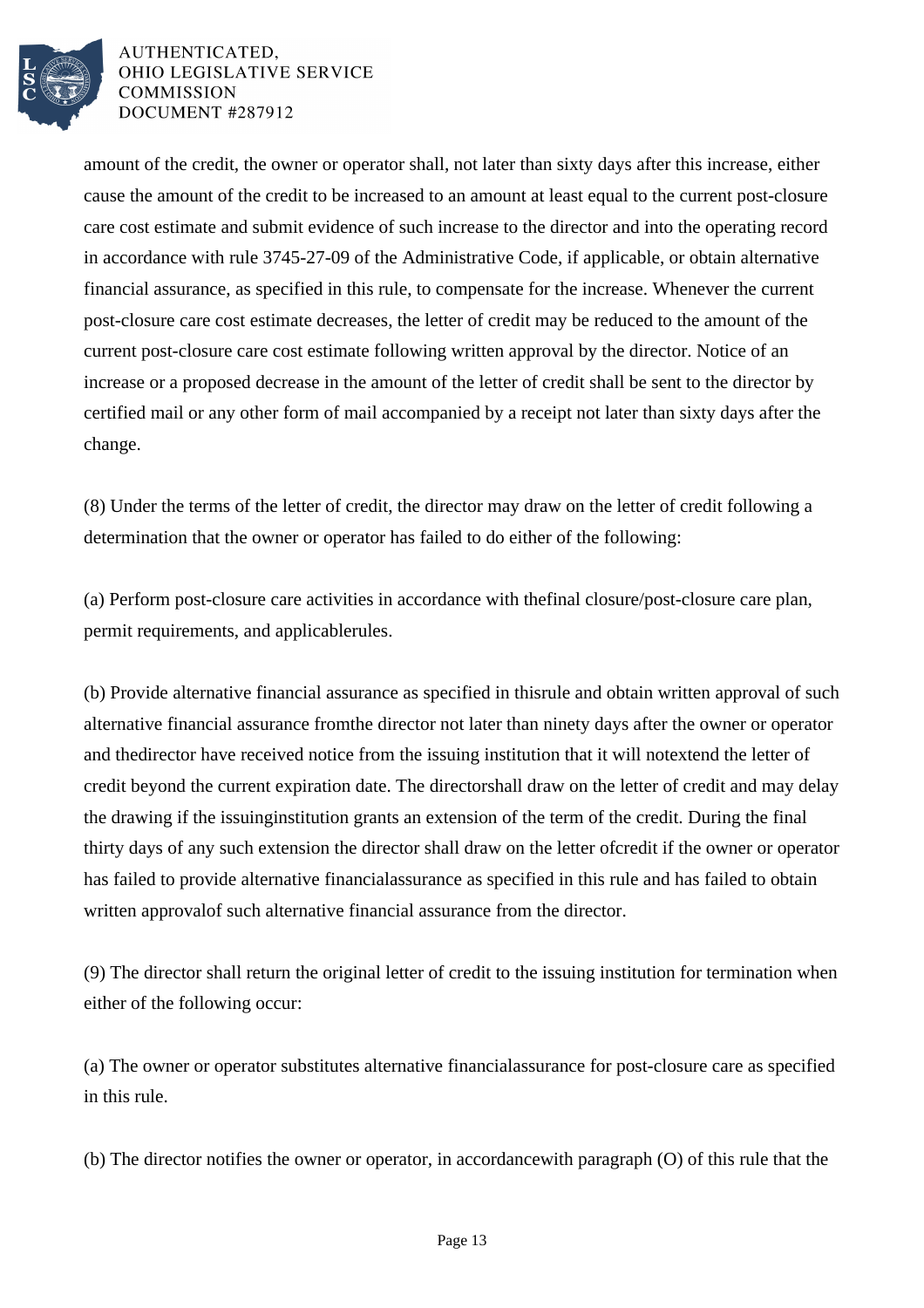

owner or operator is no longer required to maintain financial assurance for post-closure care of the facility.

(J) Post-closure care insurance.

(1) The owner or operator may satisfy this rule by obtaining post-closure care insurance that conforms to the requirements of this paragraph and by submitting a originally certificate of such insurance to the director by certified mail or any other form of mail accompanied by a receipt within the time period outlined in paragraphs  $(A)$  and  $(B)$  of this rule, and by submitting a copy of the certificate of insurance into the operating record in accordance with rule 3745-27-09 of the Administrative Code, if applicable. At a minimum, the insurer shall be licensed to transact the business of insurance, or eligible to provide insurance as an excess or surplus lines insurer, in one or more states.

(2) The wording of the certificate of insurance shall be identical to the wording specified in paragraph (E) of rule 3745-27-17 of the Administrative Code on forms prescribed by the director.

(3) The post-closure care insurance policy shall be issued for a face amount at least equal to the current post-closure care cost estimate except as provided in paragraph (M) of this rule. Face amount means the total amount the insurer is obligated to pay under the policy. Actual payments by the insurer will not change the face amount, although the insurer's future liability will be lowered by the amount of the payments.

(4) The post-closure care insurance policy shall guarantee that funds will be available to perform post-closure care whenever mandated. The policy shall also guarantee that once post-closure care begins, the insurer will be responsible for paying out funds, up to an amount equal to the face amount of the policy, upon the direction of the director, to such party or parties as the director specifies.

(5) Reimbursement for post-closure care. After beginning post-closure care, the owner or operator, or any other person authorized by the owner, operator, or director to perform post-closure care, may request reimbursement for post-closure care expenditures by submitting itemized bills to the director. After receiving itemized bills for post-closure care activities, the director shall determine whether the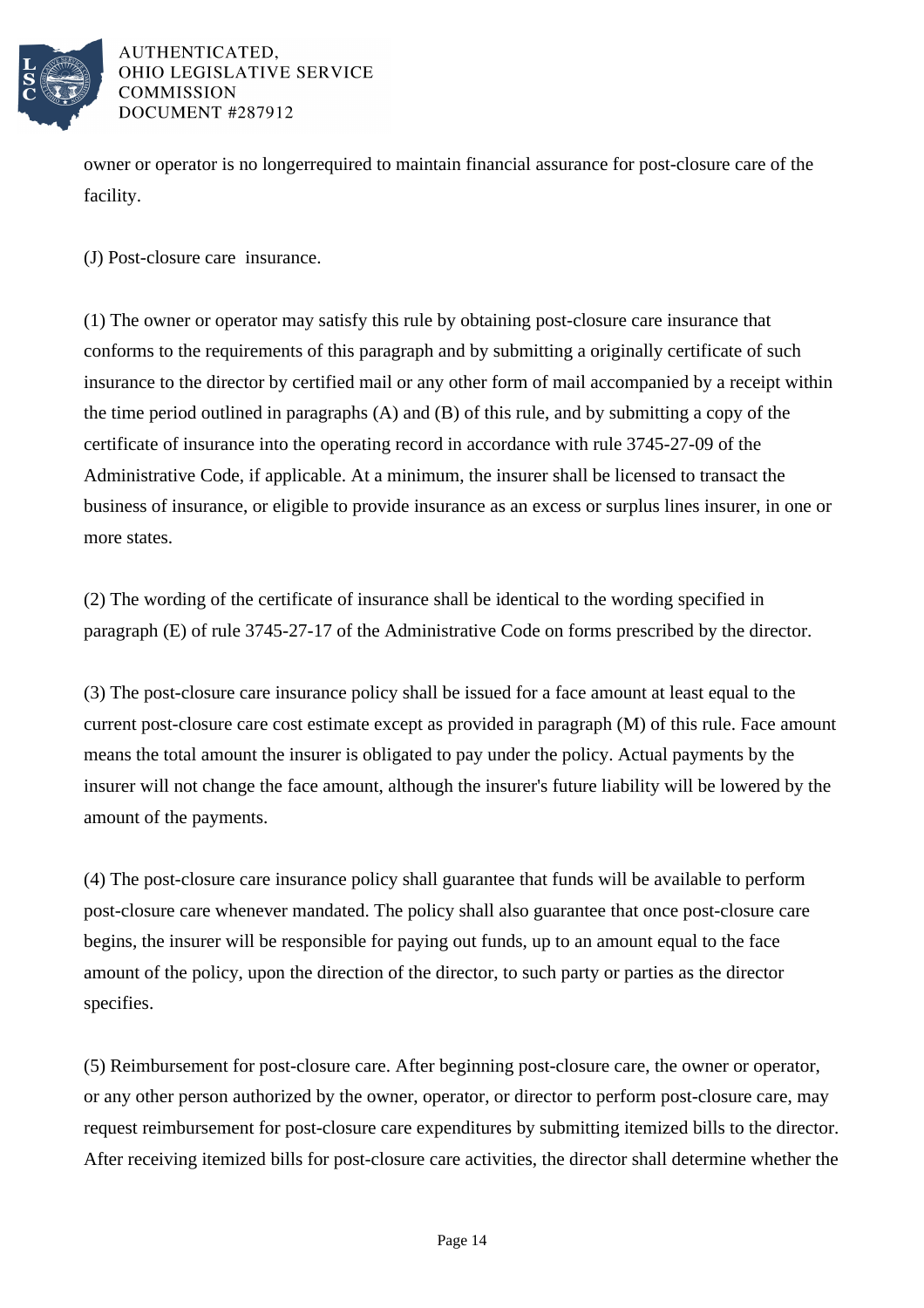

post-closure care expenditures are in accordance with rule 3745-27-14 or 3745-30-10 of the Administrative Code, as applicable, and the final closure/post-closure plan, applicable rules, the permit, or are otherwise justified, and if so, shall instruct the insurer to make reimbursement in such amounts as the director specifies in writing. If the director has reason to believe that the cost of postclosure care will be greater than the face amount of the policy, the director may withhold reimbursement of such amounts as the director deems prudent until he determines, in accordance with paragraph  $(0)$  of this rule, that the owner or operator is no longer required to maintain financial assurance for post-closure care of the facility.

(6) The owner or operator shall maintain the policy in full force and effect until the director consents to termination of the policy by the owner or operator as specified in paragraph  $(J)(10)$  of this rule. Failure to pay the premium, without substitution of alternative financial assurance as specified in this rule, shall constitute a violation of these rules, warranting such remedy as the director deems necessary. Such violation shall be deemed to begin upon receipt by the director of a notice of future cancellation, termination, or failure to renew due to nonpayment of the premium, rather than upon the date of expiration.

(7) Each policy shall contain a provision allowing assignment of the policy to a successor owner or operator. Such assignment may be conditional upon consent of the insurer, provided such consent is not unreasonably refused.

(8) The policy shall provide that the insurer may not cancel, terminate, or fail to renew the policy except for failure to pay the premium. At a minimum, the automatic renewal of the policy shall provide the insured with the option of renewal at the face amount of the expiring policy. If there is a failure to pay the premium, the insurer may elect to cancel, terminate, or fail to renew the policy by sending notice by certified mail or any other form of mail accompanied by a receipt to the owner or operator and to the director. Cancellation, termination, or failure to renew may not occur and the policy will remain in full force and effect, if the following occurs on or before the date of expiration:

(a) Post-closure care activities required in the final closure/post-closure care plan, permit requirements, and applicable rules have not been completed.

(b) Post-closure care of the facility is ordered by the director or a court of competent jurisdiction.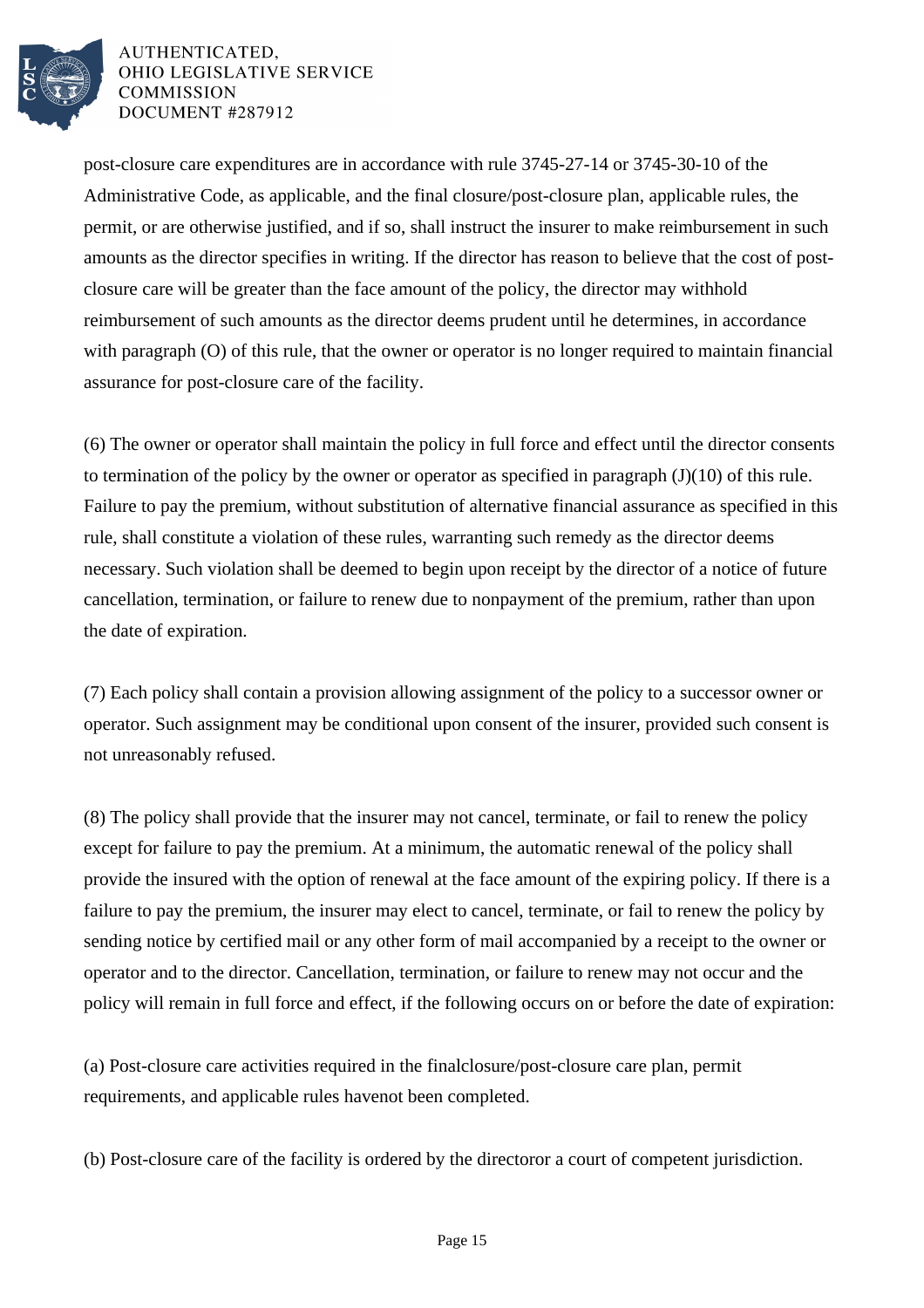

(c) The owner or operator is named as debtor in a voluntary or involuntary proceeding under title 11 (bankruptcy), U.S. Code.

(d) The premium due is paid.

(9) Whenever the current post-closure care cost estimate increases to an amount greater than the face amount of the policy, the owner or operator shall, not later than sixty days after the increase, either cause the face amount to be increased to an amount at least equal to the current post-closure care cost estimate and submit evidence of such increase to the director, and into the operating record in accordance with rule 3745-27-09 of the Administrative Code, if applicable, or obtain alternative financial assurance as specified in this rule to compensate for the increase. Whenever the current post-closure care cost estimate decreases, the face amount may be reduced to the amount of the current post-closure care cost estimate following written approval by the director.

(10) The director may give written consent to the owner or operator that owner or operator may terminate the insurance policy when either of the following occurs:

(a) The owner or operator substitutes alternative financial assurance for post-closure care as specified in this rule.

(b) The director notifies the owner or operator, in accordance with paragraph (O) of this rule that owner or operator is no longer required to maintain financial assurance for post-closure care of the facility.

(K) Financial test and corporate guarantee for post-closure care.

(1) The owner or operator may satisfy the requirements of this rule by demonstrating that the owner or operator passes a financial test as specified in this paragraph. To pass this test the owner or operator shall demonstrate that less than fifty per cent of the parent corporation's gross revenues are derived from solid waste disposal, solid waste transfer facility operations, or scrap tire transporter operations, or if there is no parent corporation, the owner or operator shall demonstrate that less than fifty per cent of its gross revenues are derived from solid waste facility, solid waste transfer facility,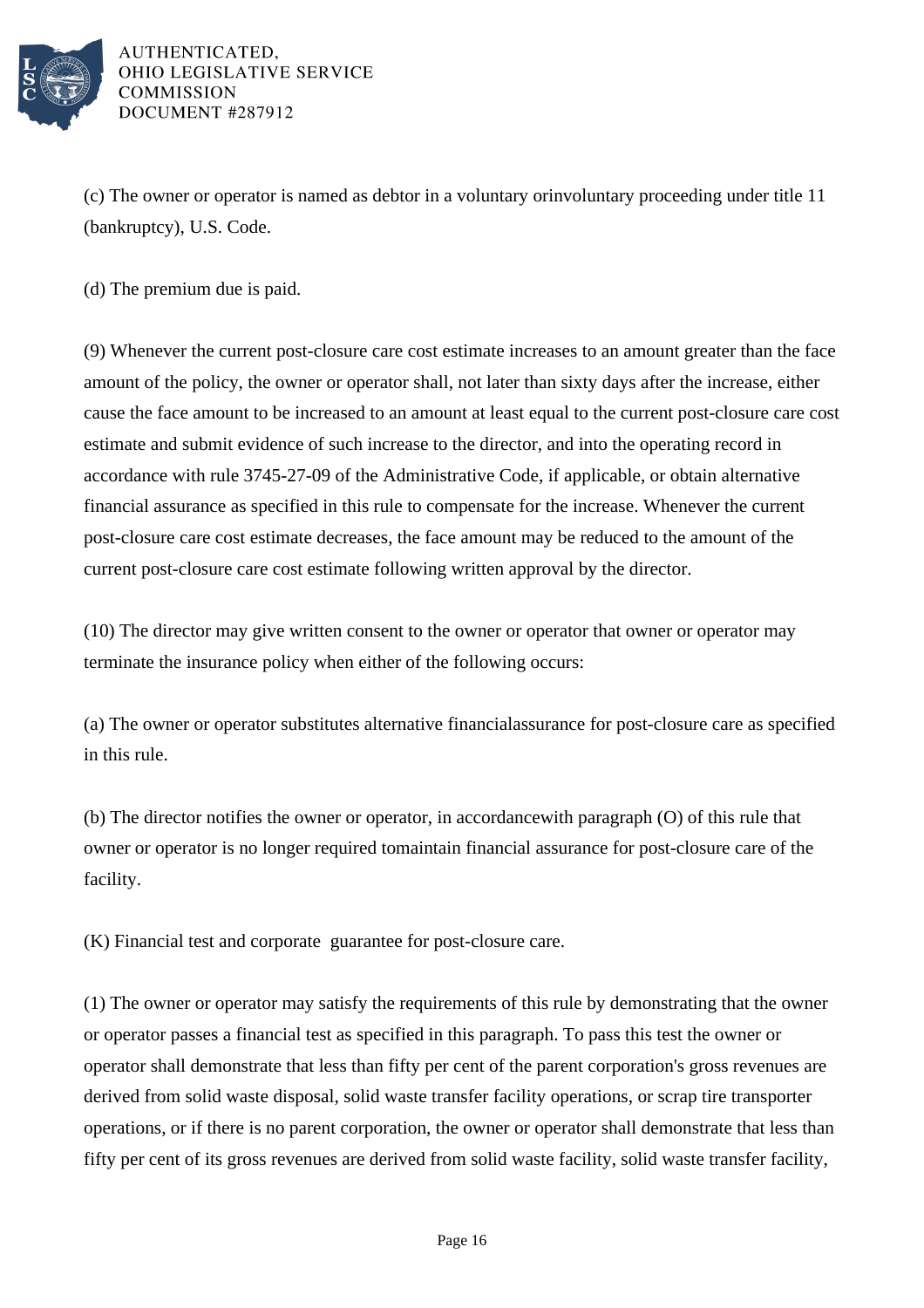

or scrap tire transporter operations and shall satisfy either of the following:

(a) The owner or operator shall have the following:

(i) Satisfaction of at least two of the following ratios: a ratio of total liabilities to net worth less than 2.0; a ratio of the sum of net income plus depreciation, depletion, and amortization minus ten million dollars to total liabilities greater than  $\,$  0.1; a ratio of current assets to current liabilities greater than  $1.5.$ 

(ii) Net working capital and tangible net worth each at least six times the sum of the current final closure and current post-closure cost estimates, scrap tire transporter final closure cost estimates, any corrective measures cost estimates, and any other obligations assured by a financial test.

(iii) Tangible net worth of at least ten million dollars.

(iv) Assets in the United States amounting to at least ninety per cent of total assets or at least six times the sum of the current final closure and current post-closure care cost estimates, scrap tire transporter final closure cost estimates, any current corrective measures cost estimates, and any other obligations assured by a financial test.

(b) The owner or operator shall have one of the following:

(i) Issued a corporate bond for which the owner or operator, as the issuing entity, has not received a current rating of less than BBB as issued by "Standard and Poor's" or Baa as issued by "Moody's." Owners or operators using bonds that are secured by collateral or a guarantee shall meet the minimum rating without that security.

(ii) Tangible net worth at least six times the sum of the current final closure and current postclosure care cost estimates, scrap tire transporter final closure cost estimates, any corrective measures cost estimates, and any other obligations assured by a financial test.

(iii) Tangible net worth of at least ten million dollars.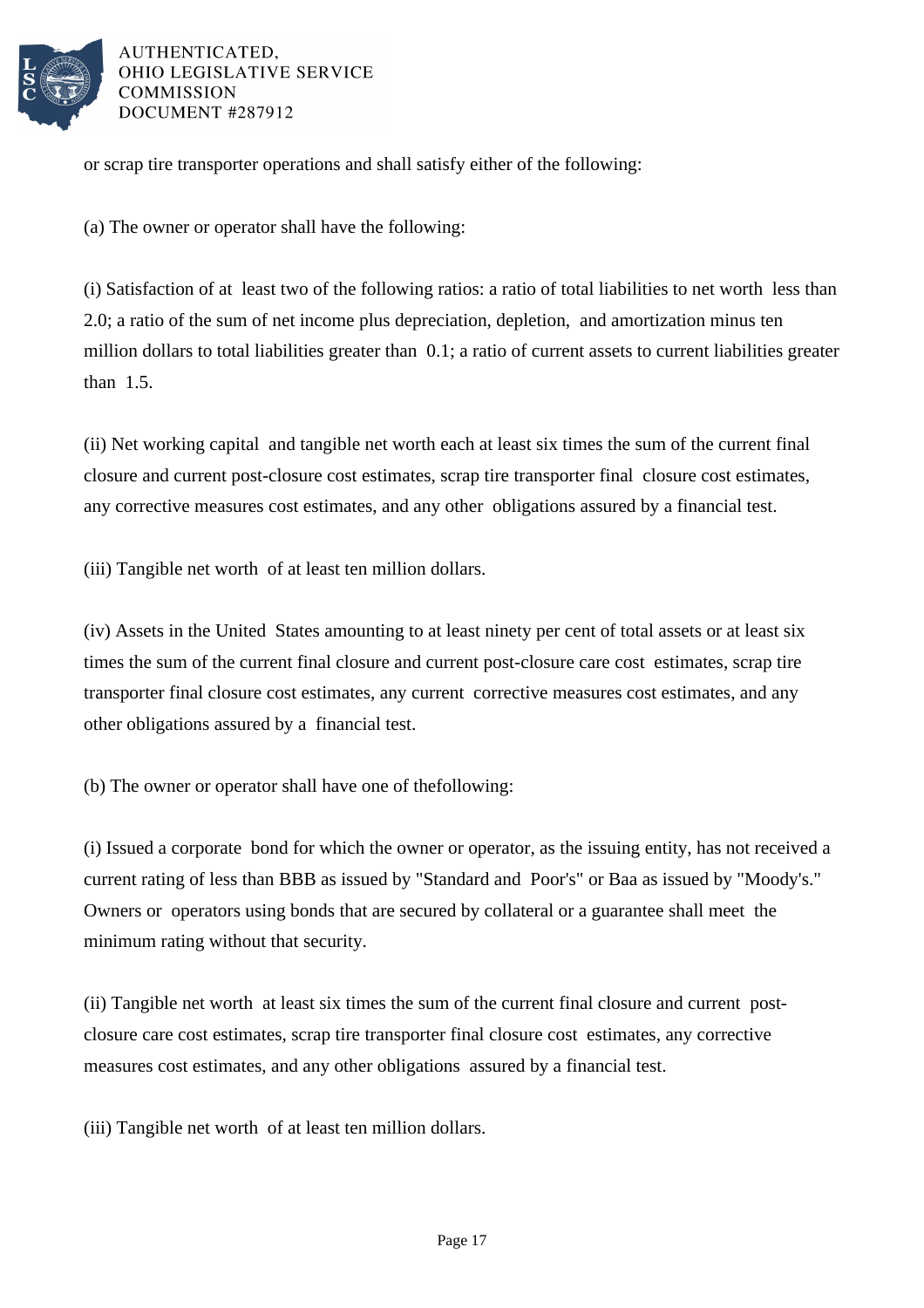

(iv) Assets in the United States amounting to at least ninety per cent of total assets or at least six times the sum of the current final closure and current post-closure care cost estimates, scrap tire transporter final closure cost estimates, any current corrective measures cost estimates, and any other obligations assured by a financial test.

(2) Current final closure and current post-closure care cost estimates, scrap tire transporter final closure cost estimates, current corrective measures cost estimates, and any other obligations assured by a financial test as used in paragraph  $(K)(1)$  of this rule refers to the cost estimates required to be shown in the letter from the owner's or operator's chief financial officer.

(3) To demonstrate that requirements of this test are met, the owner or operator shall submit the following items to the director, and into the operating record in accordance with rule 3745-27-09 of the Administrative Code, if applicable:

(a) A letter signed by the owner's or operator's chief financial officer and worded as specified in paragraph (F) of rule 3745-27-17 of the Administrative Code on forms prescribed by the director.

(b) A copy of a report by an independent certified public accountant examining the owner's or the operator's financial statements for the most recently completed fiscal year.

(c) A special report from the owner's or the operator's independent certified public accountant, in the form of an agreed-upon procedures report, to the owner or operator stating the following:

(i) The independent certified public accountant has compared the data which the letter from the chief financial officer specifies as having been derived from the independently audited year-end financial statements for the most recent fiscal year with the amounts in such financial statements.

(ii) In connection with the agreed-upon procedures report, the independent certified public accountant states that the independent certified public accountant agrees the specified data is accurate.

(4) After the initial submission of the items specified in paragraph  $(K)(3)$  of this rule, the owner or operator shall send updated information to the director, and submit updated information into the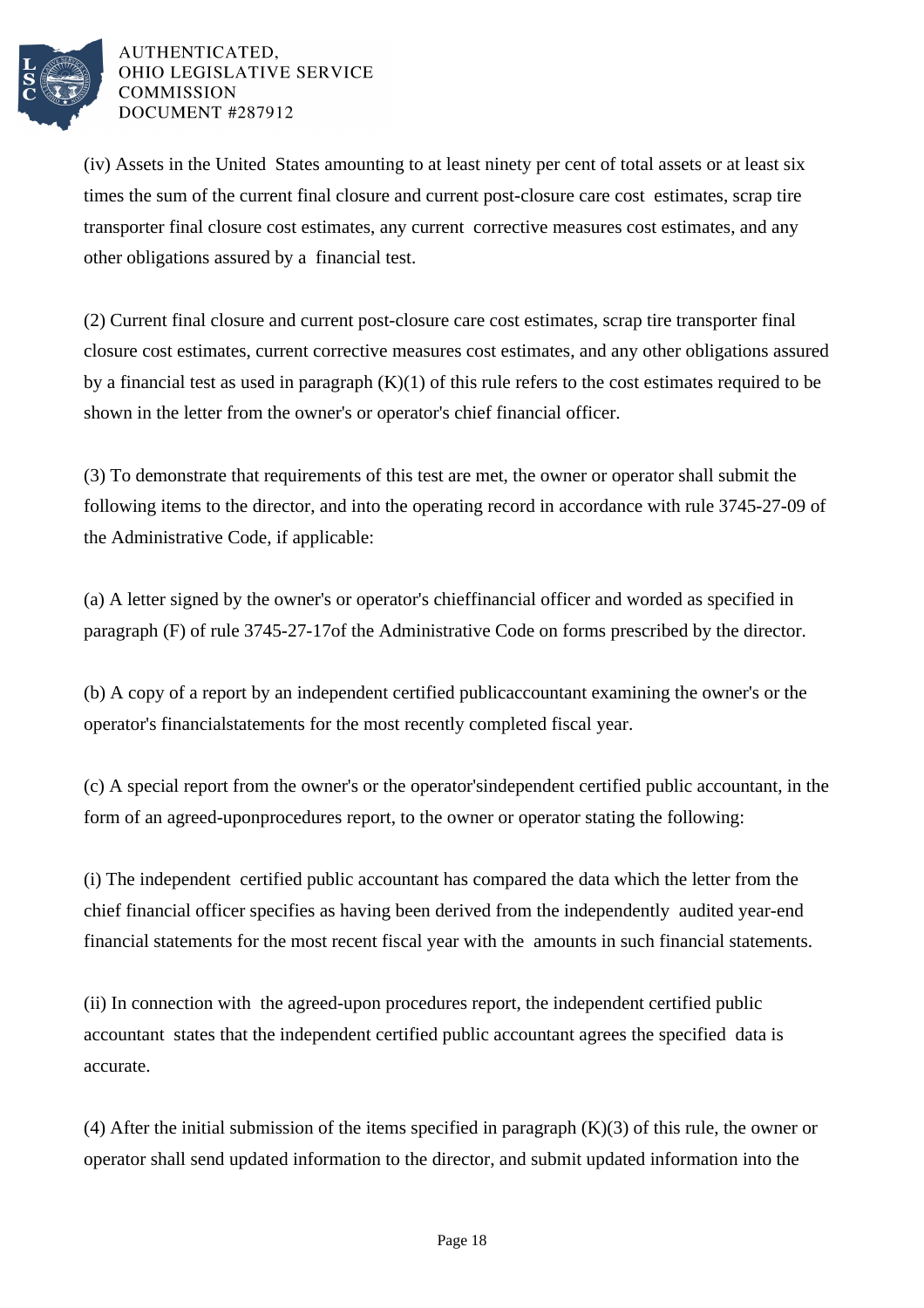

operating record in accordance with rule 3745-27-09 of the Administrative Code, if applicable, not later than ninety days after the close of each succeeding fiscal year. This information shall include all three items specified in paragraph  $(K)(3)$  of this rule.

(5) If the owner or operator no longer meets paragraph  $(K)(1)$  of this rule, the owner or operator shall send notice to the director of the intent to establish alternative financial assurance as specified in this rule by certified mail or any other form of mail accompanied by a receipt not later than ninety days after the end of the fiscal year for which the year-end financial data show that the owner or operator no longer meets the requirements. A copy of the notice shall also be placed in the operating record, if applicable. The owner or operator shall provide alternative financial assurance not later than one hundred twenty days after the end of such fiscal year.

(6) The director may, based on a reasonable belief that the owner or operator no longer meets paragraph  $(K)(1)$  of this rule, require reports of financial condition at any time from the owner or operator in addition to those specified in paragraph  $(K)(3)$  of this rule. If the director finds, on the basis of such reports or other information, that the owner or operator no longer meets paragraph  $(K)(1)$  of this rule, the owner or operator shall provide alternate financial assurance as specified in this rule not later than thirty days after notification of such a finding.

(7) The director may disallow use of this test on the basis of qualifications in the opinion expressed by the independent certified public accountant in the report on examination of the owner's or operator's financial statements. An adverse opinion or disclaimer of opinion will be cause for disallowance. The director shall evaluate other qualifications on an individual basis. The owner or operator shall provide alternate financial assurance as specified in this rule not later than thirty days after notification of the disallowance.

(8) The owner or operator is no longer required to submit the items specified in paragraph  $(K)(3)$  of this rule when either of the following occur:

(a) The owner or operator substitutes alternative financial assurance for post-closure care as specified in this rule.

(b) The director notifies the owner or operator, in accordance with paragraph  $(0)$  of this rule that the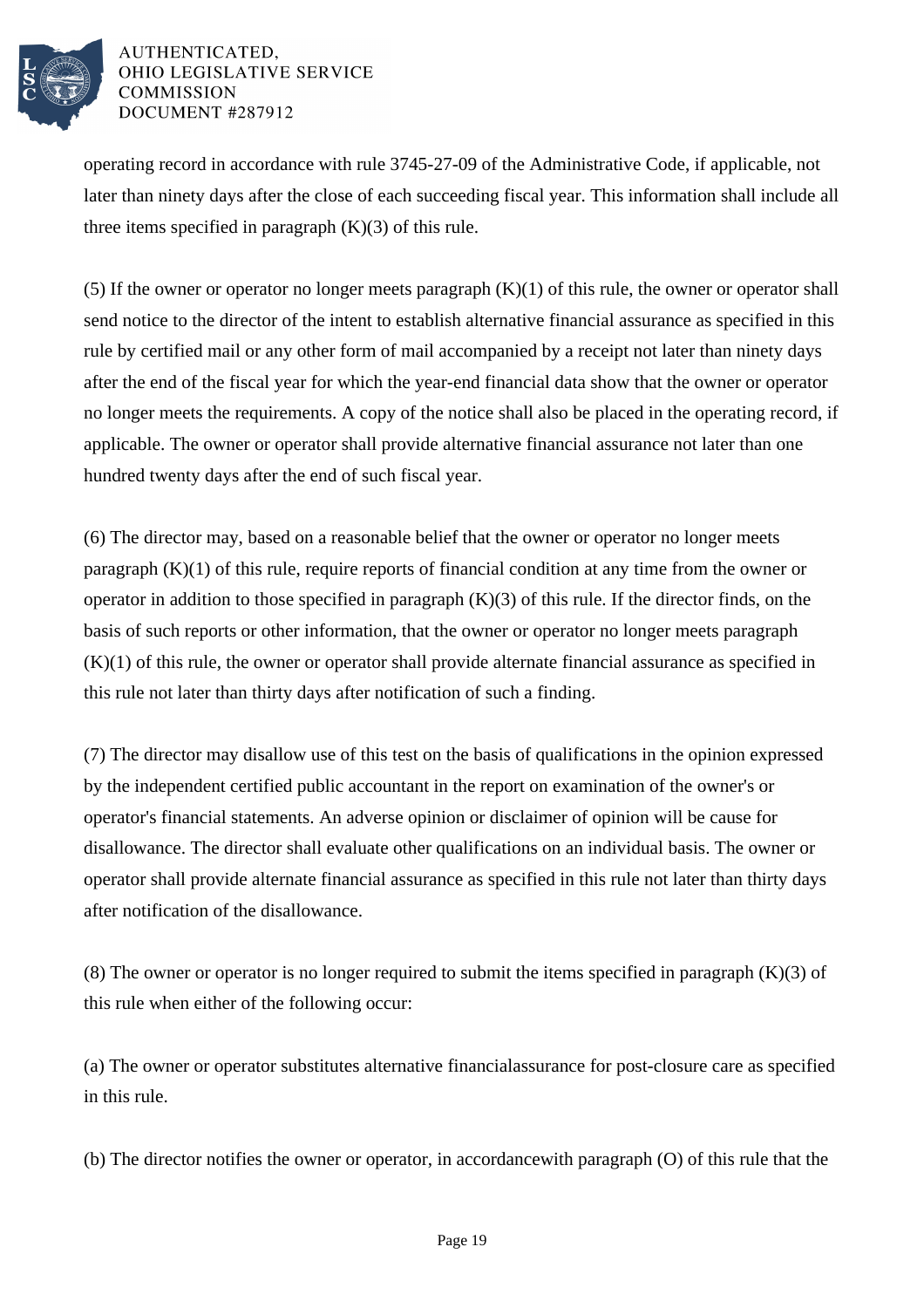

owner or operator is no longer required to maintain financial assurance for post-closure care of the facility.

(9) The owner or operator may meet this rule by obtaining a written guarantee, hereafter referred to as a corporate guarantee. The guarantor shall be the parent corporation of the owner or operator. The guarantor shall meet the requirements for an owner or operator in paragraphs  $(K)(1)$  to  $(K)(7)$  of this rule and shall comply with the terms of the corporate guarantee. The wording of the corporate guarantee shall be identical to the wording specified in paragraph  $(G)$  of rule 3745-27-17 of the Administrative Code on forms prescribed by the director. The corporate guarantee shall accompany the items sent to the director as specified in paragraph  $(K)(3)$  of this rule. The terms of the corporate guarantee shall provide the following:

(a) The owner or operator shall perform post-closure care of a facility provided for by the corporate guarantee in accordance with the final closure/post-closure care plan, permit requirements, and applicable rules.

(b) The guarantor shall perform the activities in paragraph  $(K)(9)(a)$  of this rule or shall establish a trust fund in the name of the owner or operator as specified in paragraph  $(F)$  of this rule if the owner or operator fails to perform those activities.

(c) The corporate guarantee shall remain in force unless the guarantor sends notice of cancellation by certified mail or any other form of mail accompanied by a receipt to the owner or operator and to the director. Cancellation shall not occur, however, during the one hundred twenty day period beginning on the first day that both the owner or operator and the director have received notice of cancellation, as evidenced by the return receipts.

(d) If the owner or operator fails to provide alternative financial assurance as specified in this rule, and fails to obtain the written approval of such alternative financial assurance from the director not later than ninety days after both the owner or operator and the director have received notice of cancellation of the corporate guarantee from the guarantor, the guarantor shall provide such alternative financial assurance in the name of the owner or operator.

(L) Local government financial test for post-closure care.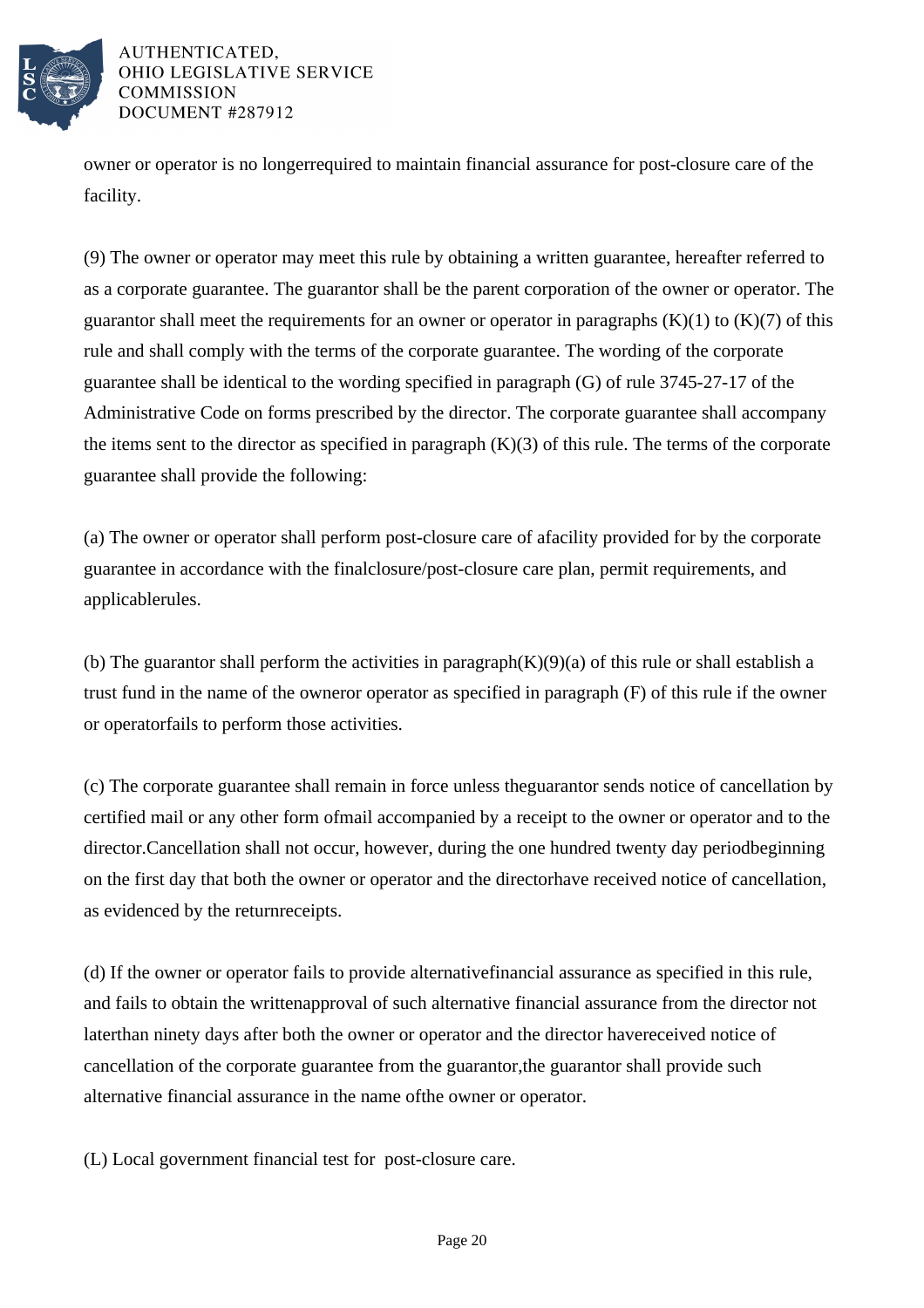

 $(1)$  For the purposes of this rule, "local government" means a subdivision of the state of Ohio including but not limited to a municipal corporation, a county, a township, a single or joint county solid waste management district, or a solid waste management authority.

(2) A local government may satisfy the requirements of this rule by demonstrating that the local government passes a financial test as specified in this paragraph. This test consists of a financial component, a public notice component, and a record-keeping and reporting component. In order to satisfy the financial component of the test, a local government shall meet the following criteria:

(a) A local government's financial statements shall be prepared in accordance with generally accepted accounting principles for local governments available from the financial accounting standards board.

(b) A local government shall not have operated at a deficit equal to five per cent or more of total annual revenue in either of the past two fiscal years.

(c) A local government shall not currently be in default on any outstanding general obligation bonds.

(d) A local government shall not have any outstanding general obligation bonds rated lower than BBB as issued by "Standard and Poor's" or Baa as issued by "Moody's." Local governments using bonds that are secured by collateral or a guarantee must meet the minimum rating without that security.

 $(3)$  A local government shall satisfy either of the following:

(a) The local government shall demonstrate the following:

(i) A ratio of cash plus marketable securities to total expenditures greater than or equal to  $0.05$ .

(ii) A ratio of annual debt service to total expenditures less than or equal to 0.20.

(iii) A ratio of long term debt issued and outstanding to capital expenditures less than or equal to 2.00.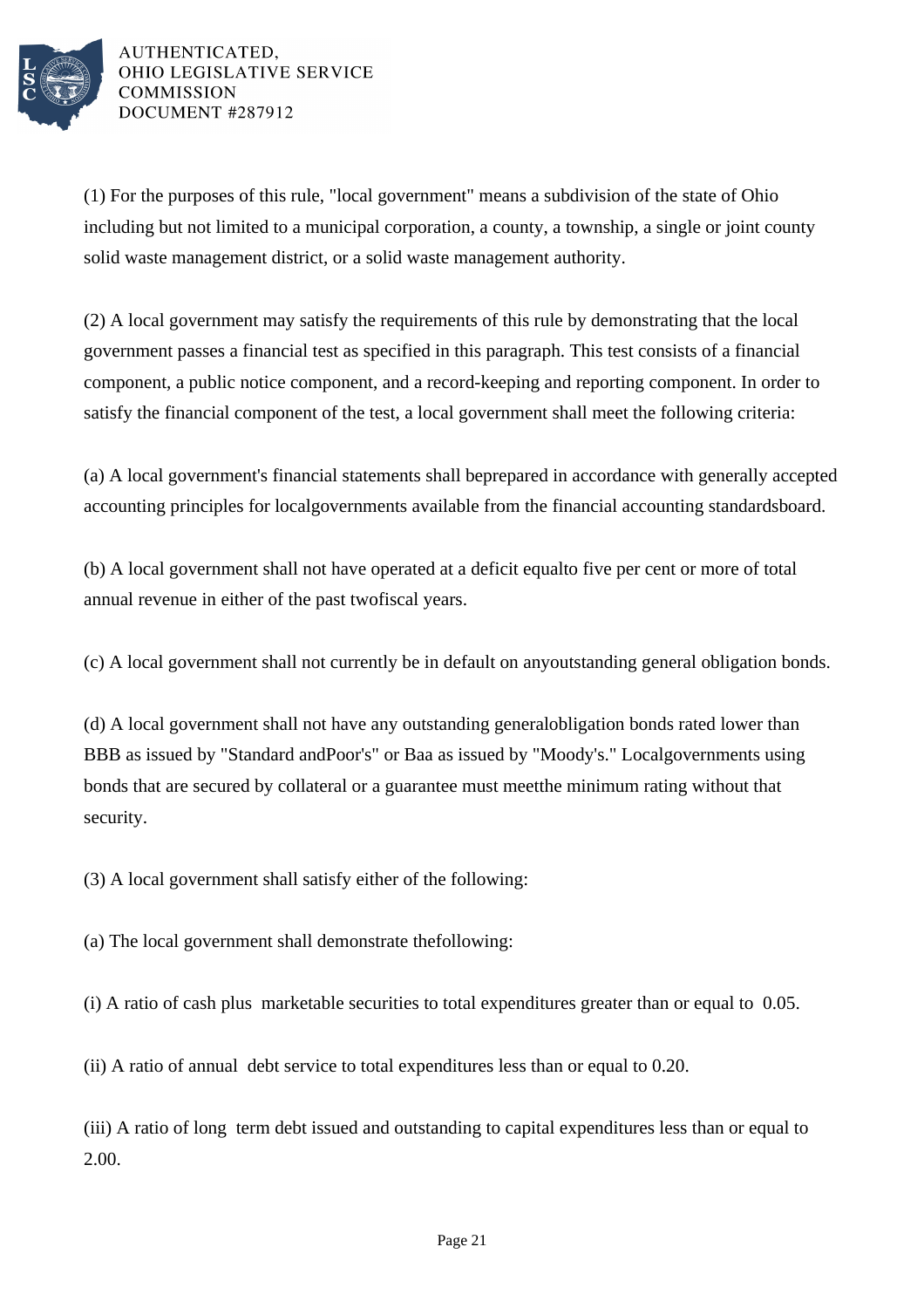

 $(iv)$  A ratio of the current cost estimates for final closure, post-closure care, corrective measures, scrap tire transporter final closure, and any other obligations assured by a financial test, to total revenue less than or equal to  $0.43$ .

(b) The local government shall demonstrate the following:

(i) Outstanding general obligation bonds for which the local government, as the issuing entity, has not received a current rating of less than BBB as issued by "Standard and Poor's" or Baa as issued by "Moody's." Local governments using bonds that are secured by collateral or a guarantee must meet the minimum rating without that security.

(ii) A ratio of the current cost estimates for final closure, post-closure care, corrective measures, scrap tire transporter final closure, and any other obligations assured by a financial test, to total revenue less than or equal to  $0.43$ .

(4) In order to satisfy the public notice component of the test, a local government shall in each year the test is used, identify the current cost estimates in either its budget or its comprehensive annual financial report. The facility covered, the categories of expenditures, including final closure, postclosure care, corrective measures, scrap tire transporter final closure, the corresponding cost estimate for each expenditure, and the anticipated year of the required activity shall be recorded. If the financial assurance obligation is to be included in the budget, it shall either be listed as an approved budgeted line item, if the obligation will arise during the budget period, or in an appropriate supplementary data section, if the obligation will not arise during the budget period. If the information is to be included in the comprehensive annual financial report, it is to be included in the financial section as a footnote to the annual financial statements.

(5) To demonstrate that a local government meets the requirements of this test, the following must be submitted to the director, and into the operating record in accordance with rule 3745-27-09 of the Administrative Code, if applicable:

(a) A letter signed by the local government's chief financial officer and worded as specified in paragraph (H) of rule 3745-27-17 of the Administrative Code on forms prescribed by the director that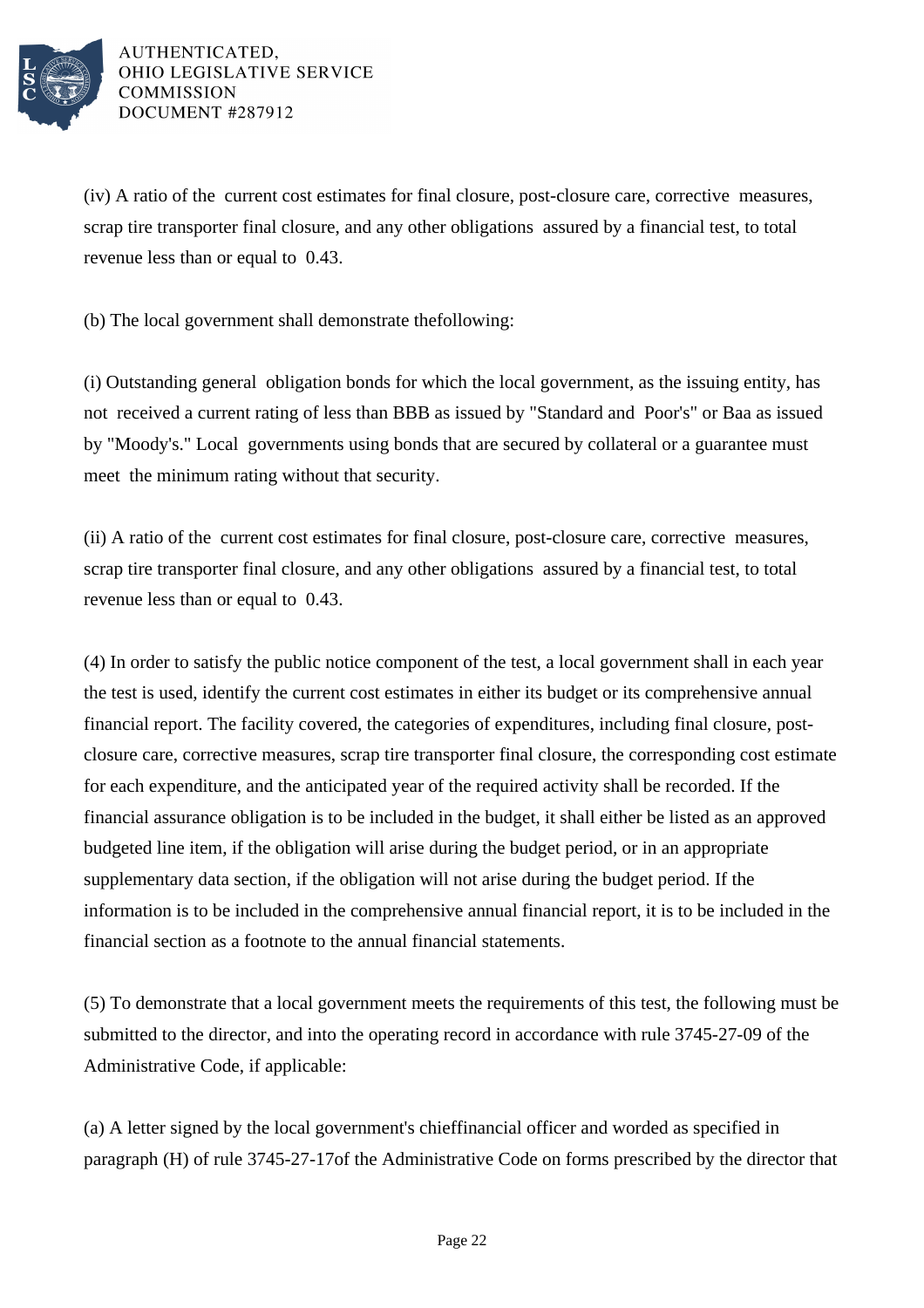

does the following:

(i) Lists all the current cost estimates covered by a financial test.

(ii) Certifies that the local government meets the conditions of paragraph  $(L)(1)$  of this rule.

(iii) Provides evidence and certifies that the local government meets the conditions of either paragraph  $(L)(2)(a)$  or  $(L)(2)(b)$  of this rule.

(b) A copy of the local government's independently audited year-end financial statements for the latest fiscal year, including the unqualified opinion of the auditor. The auditor must be an independent, certified public accountant or auditor of state.

(c) A special report from the independent certified public accountant or auditor of state, in the form of an agreed-upon procedures report, to the local government stating the following:

(i) The independent certified public accountant or auditor of state has compared the data which the letter from the chief financial officer specifies as having been derived from the independently audited year-end financial statements for the most recent fiscal year with the amounts in such financial statements.

(ii) In connection with the agreed-upon procedures report, that the independent certified public accountant agrees the specified data is accurate.

(6) After the initial submission of the items specified in this rule, a local government shall send updated information to the director on forms prescribed by the director, and submit updated information into the operating record in accordance with rule 3745-27-09 of the Administrative Code, if applicable, not later than one hundred eighty days after the close of each succeeding fiscal year. This information shall include all items specified in this rule.

(7) If a local government no longer meets this rule, the owner or operator shall send notice to the director of the intent to establish alternative financial assurance as specified in this rule by certified mail or any other form of mail accompanied by a receipt not later than one hundred fifty days after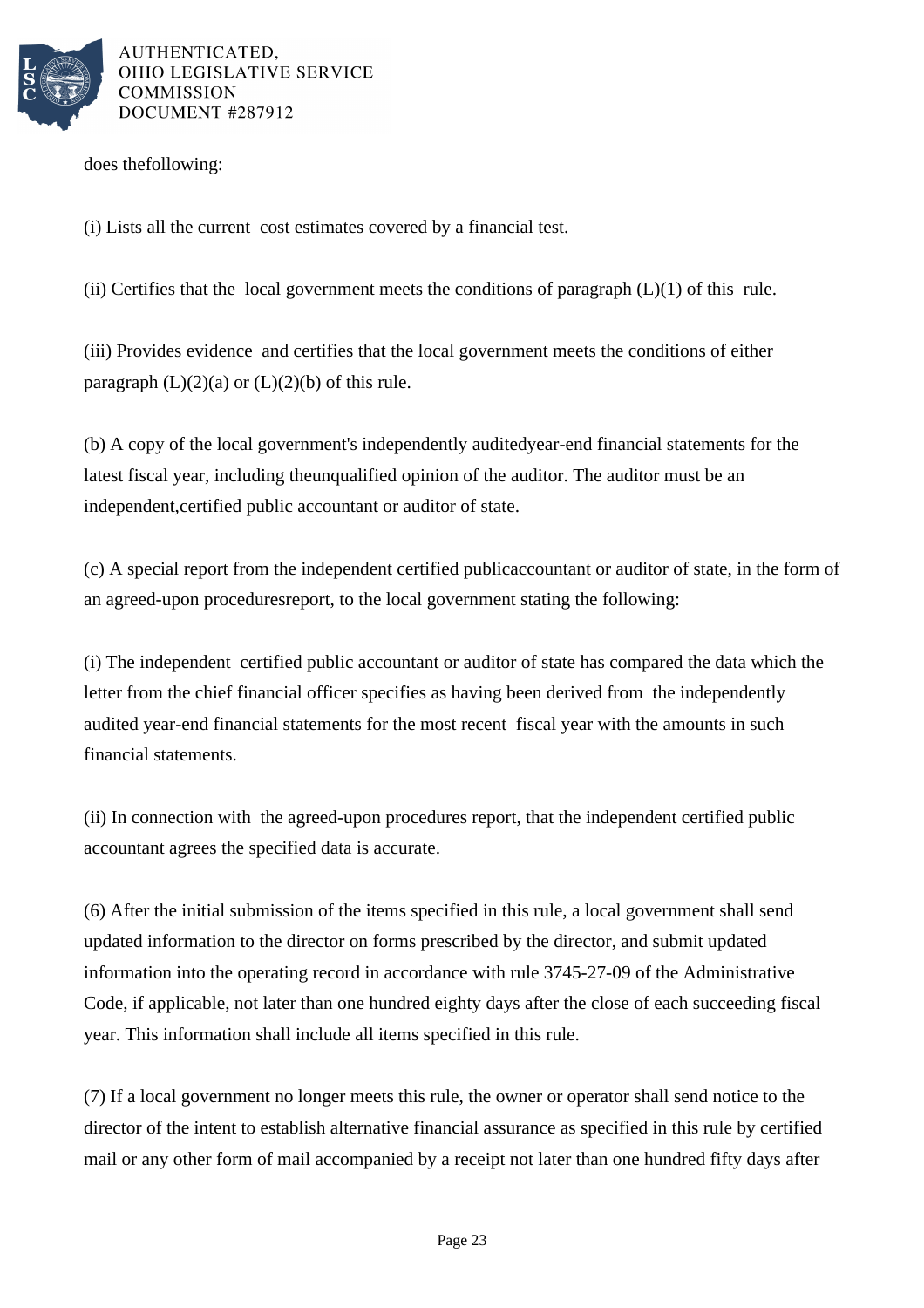

the end of the fiscal year for which the year-end financial data show that the local government no longer meets the requirements. A copy of the notice shall also be placed in the operating record, if applicable. The local government shall provide alternative financial assurance not later than one hundred eighty days after the end of such fiscal year.

(8) The director may, based on a reasonable belief that the local government no longer meets the requirements of this rule, require reports of financial condition at any time from the local government in addition to those specified in this rule. If the director finds, on the basis of such reports or other information, that the local government no longer meets the requirements of this rule, the local government shall provide alternative financial assurance as specified in this rule not later than thirty days after notification of such a finding.

(9) The director may disallow use of this test on the basis of qualifications in the opinion expressed by the independent certified public accountant or auditor of state in the report on examination of the local government's financial statements. An adverse opinion or disclaimer of opinion will be cause for disallowance. The director shall evaluate other qualifications on an individual basis. The local government shall provide alternative financial assurance as specified in this rule not later than thirty days after notification of the disallowance.

 $(10)$  The local government is no longer required to submit the items specified in this rule when one of the following occur:

(a) The local government substitutes alternative financial assurance for post-closure care as specified in this rule.

(b) The director notifies the local government, in accordance with paragraph  $(O)$  of this rule, that the local government is no longer required to maintain financial assurance for post-closure care of the facility.

(M) Use of multiple financial assurance mechanisms. The owner or operator may satisfy this rule by establishing more than one financial assurance mechanism for each facility. These mechanisms are limited to a trust fund, surety bond guaranteeing payment into a post-closure care trust fund, letter of credit, insurance, and the local government financial test. The mechanisms shall be as specified in